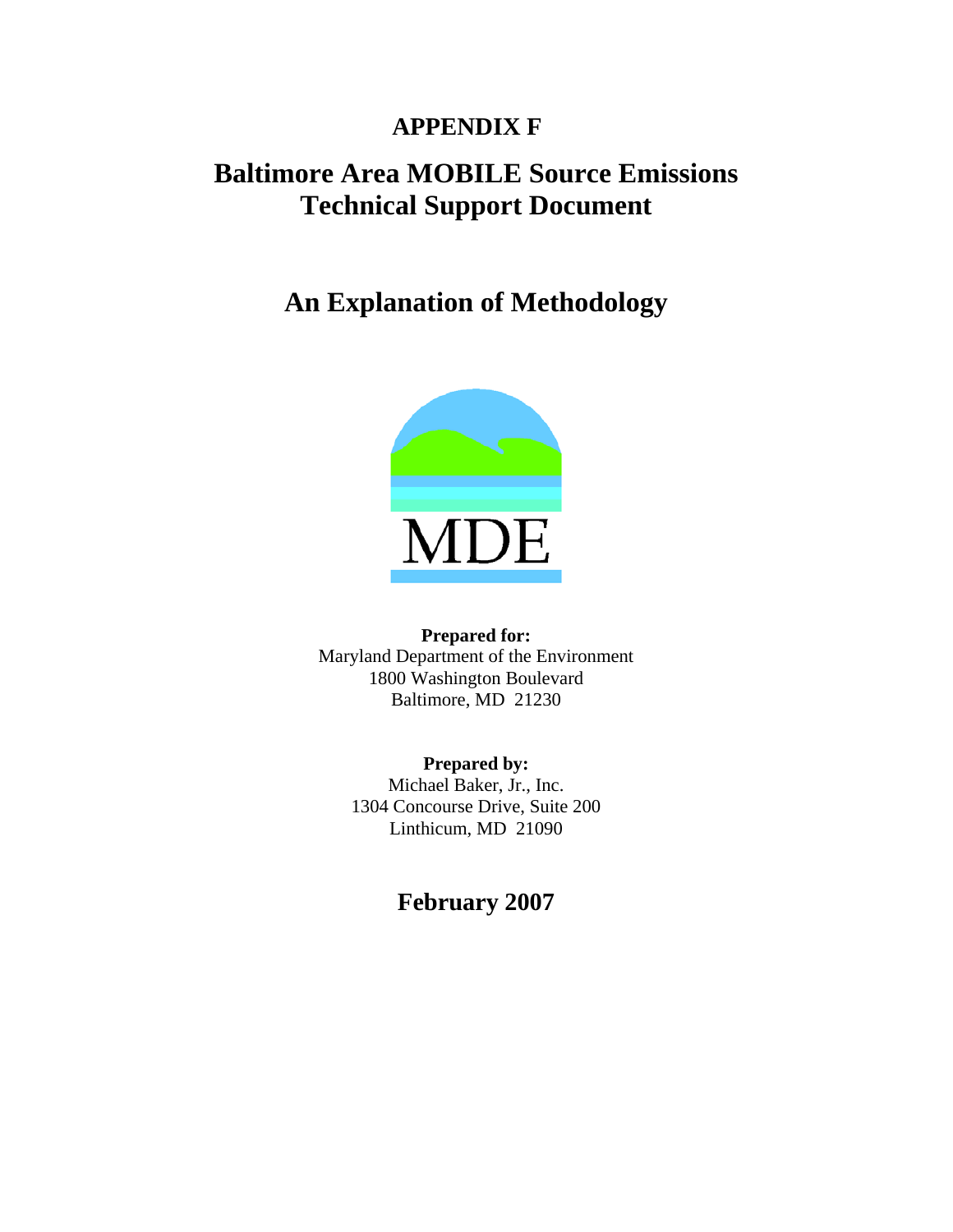### **Baltimore Area: Mobile Source Emissions Technical Support Document** February 2007

# **Table of Contents**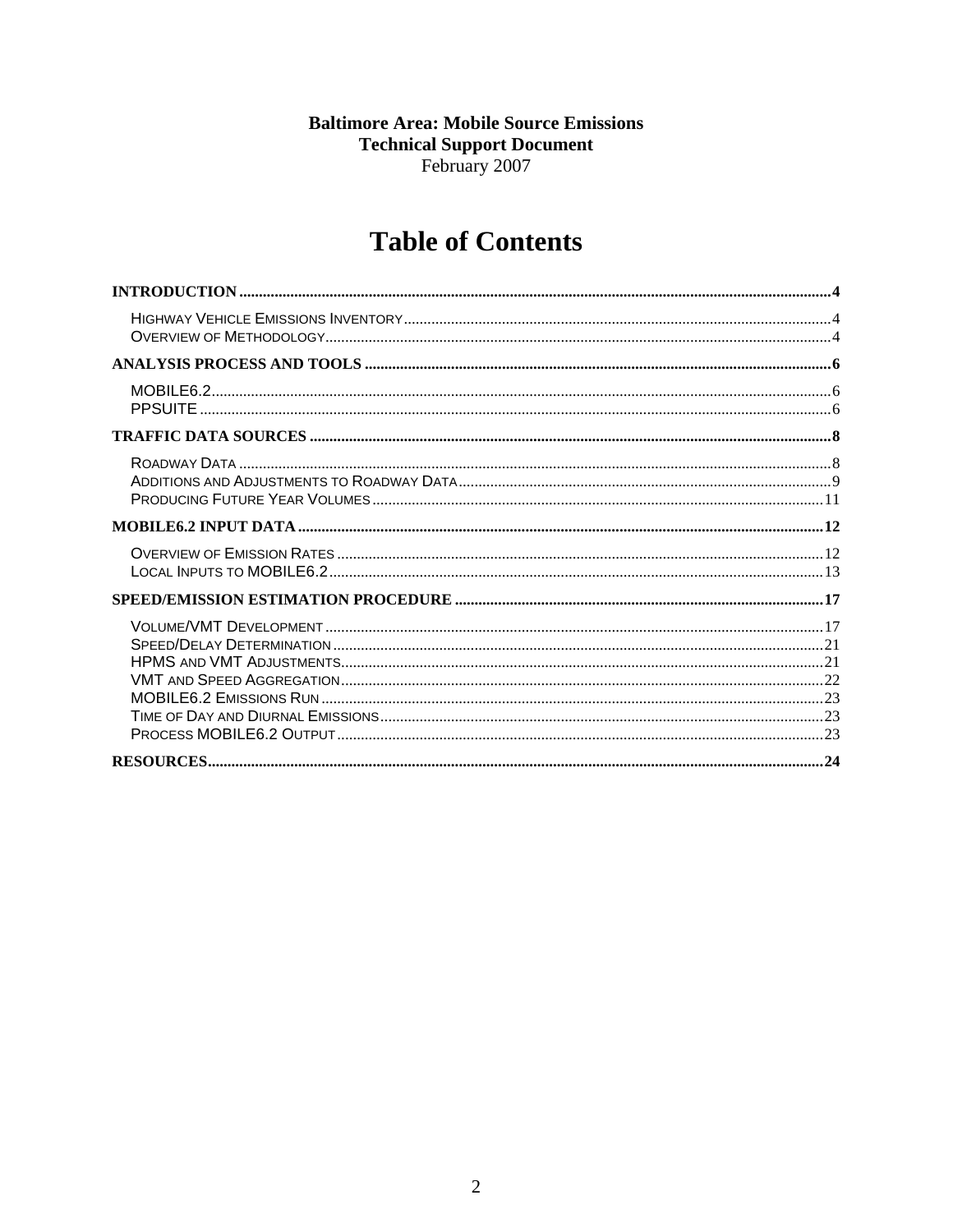# **List of Tables**

# **List of Figures**

| FIGURE 1  |  |
|-----------|--|
| FIGURE 2  |  |
| FIGURE 3  |  |
| FIGURE 4  |  |
| FIGURE 5  |  |
| FIGURE 6  |  |
| FIGURE 7  |  |
| FIGURE 8  |  |
| FIGURE 9  |  |
| FIGURE 10 |  |
|           |  |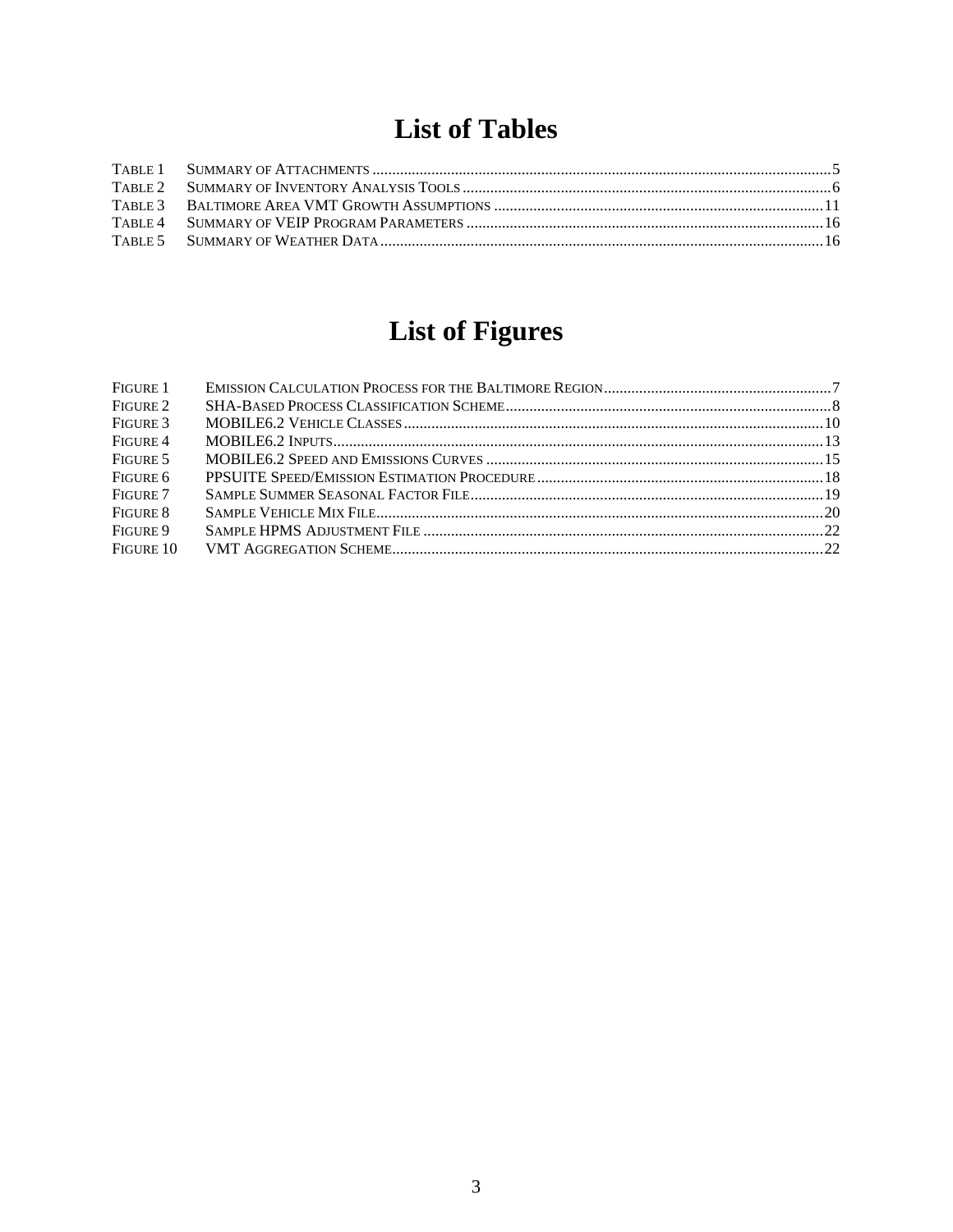# <span id="page-3-0"></span>**INTRODUCTION**

The purpose of this technical document is to explain how Maryland estimates emissions from highway vehicles for inclusion in its emission inventories and State Implementation Plans (SIP).

### *Highway Vehicle Emissions Inventory*

The operation of highway vehicles has proven to be a significant contributor to air pollution, particularly to ground-level ozone, as they emit both VOCs and NOx during operation. Ground-level ozone is not created directly rather, it is formed through a chemical reaction between VOCs and NOx in the presence of sunlight. Given that both VOCs and NOx are emitted from the operation of highway vehicles, Maryland's ozone-related emission inventory efforts have been focused on these pollutants.

Estimating the emission rate and activity levels of all vehicles on the road during a typical summer day is a complicated endeavor. If every vehicle emitted the same amount of pollution all the time, one could simply multiply those emission standards (emission rate in grams of pollution per mile) times the number of miles driven (activity level) to estimate total emissions. But, the fact is that emission rates from all vehicles vary over the entire range of conditions under which they operate. These variables include air temperature, speed, traffic conditions, operating mode (started cold? started warm?) and fuel. The inventory must also account for non-exhaust or evaporative emissions. In addition, the fleet is composed of several generations, types of vehicles and their emission control technologies, each of which performs differently. This requires that the composition of the fleet (vehicle ages and types) must also be included in the estimation algorithm.

In order to estimate both the rate at which emissions are being generated and to calculate vehicle miles traveled (activity level), Maryland examines its road network and fleet to estimate vehicle activity. For ozone-related inventories, this is done for a typical summer weekday. For CO and PM emission inventories, this may be done for a typical winter weekday or annual conditions. Not only must this be done for a baseline year, but it must also be projected into the future. This process involves a large quantity of data and is extremely complex.

Computer models have been developed to perform these calculations by simulating the travel of vehicles on the State's roadway system. These models then generate emission rates (or emission factors) for different vehicle types for area-specific conditions and then combine them in summary form. The "areaspecific conditions" include vehicle and highway data, plus control measure characteristics and future year projections of all variables.

#### *Overview of Methodology*

EPA guidance documents were used to develop the base and future year emissions inventories for the Baltimore Nonattainment Area. They include:

- Policy *Guidance on the Use of MOBILE6 for SIP Development ad Transportation Conformity*, US EPA Office of Air and Radiation, dated January 18, 2002.
- *Technical Guidance on the Use of MOBILE6 for Emission Inventory Preparation*, US EPA Office of Air and Radiation, and Office of Transportation and Air Quality, dated January 2002.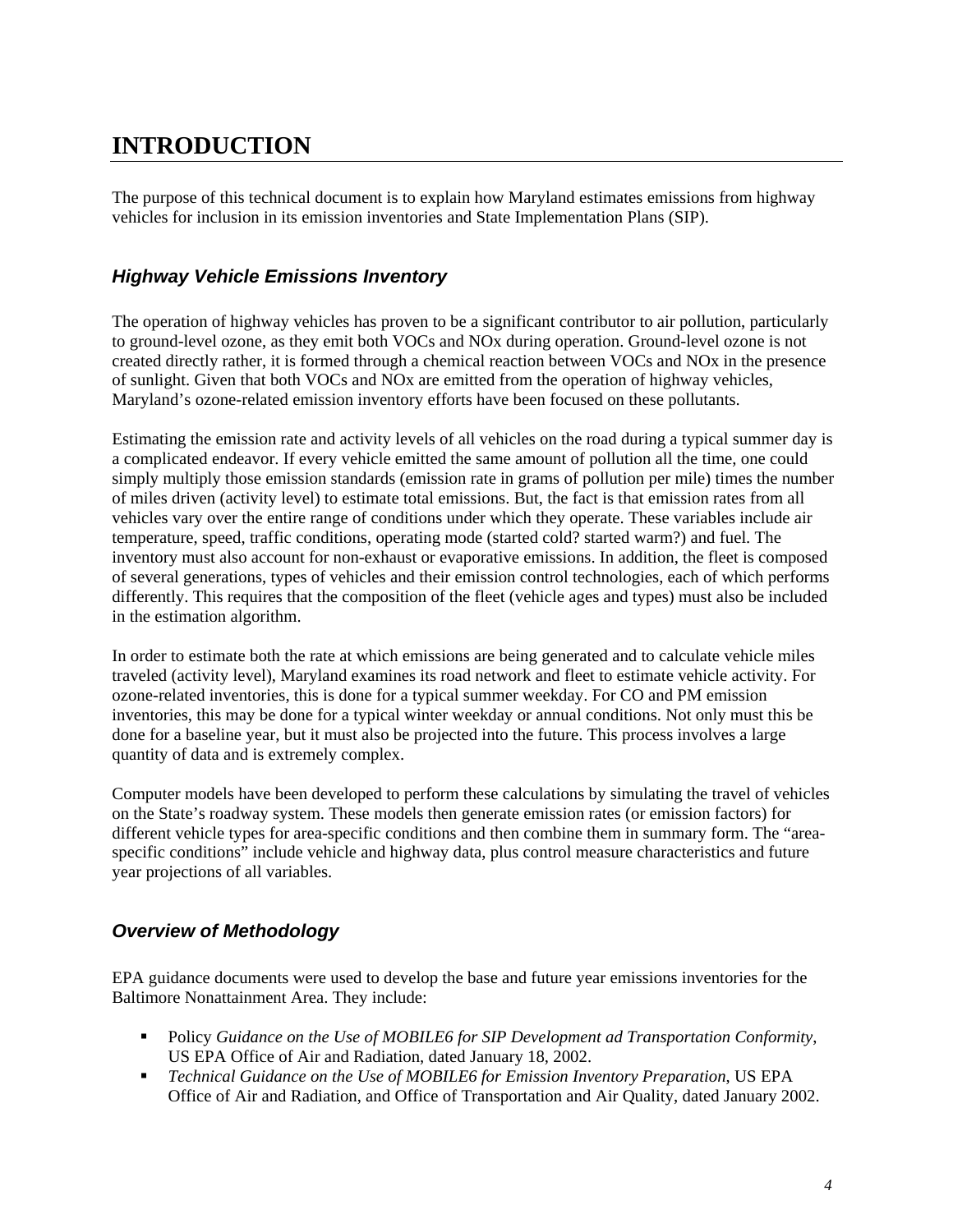<span id="page-4-0"></span> *User's Guide to MOBILE 6.1 and MOBILE6.2, Mobile Source Emission Factor Model*, EPA420- R-02-028, dated October 2002.

Mobile source emission factors were calculated using EPA's MOBILE6.2 emission model. The methodologies used to produce the emission results conform to the recommendations provided in EPA's Technical Guidance. Local data has been used for the primary data items that have a significant impact on emissions. For this submission, local data inputs to the analysis process reflect the latest planning assumptions based on 2005 data. These include:

- **VMT** and speeds
- Vehicle type mixes
- Vehicle age distributions/diesel sales fractions
- **Seasonal adjustments**
- **Hourly distributions**
- **Temperatures/humidity/barometric pressure**
- **Inspection/Maintenance parameters**
- Fuel program characteristics.

The analysis methodology is consistent with past statewide inventory efforts including the 2002 National Emissions Inventory (NEI) submission. A detailed methodology that addresses the key input data sources and analysis tools used for the Baltimore Area inventory is provided in below.

To complement this document, attachments have been provided with additional detail regarding the analysis methodology and the MOBILE6.2 input parameters. These include:

| <b>Title</b>                                | <b>Description</b>                                                                                                                                  |
|---------------------------------------------|-----------------------------------------------------------------------------------------------------------------------------------------------------|
| MOBILE6.2 Input<br><b>Parameter Summary</b> | Provides summary of input parameters related to traffic<br>data sources, fuel, weather, I/M, and other MOBILE6.2 $\parallel$<br>related parameters. |
| MOBILE6.2 Sample<br>Input File              | Provides examples of the MOBILE6.2 input files.                                                                                                     |

**Table 1 Summary of Attachments**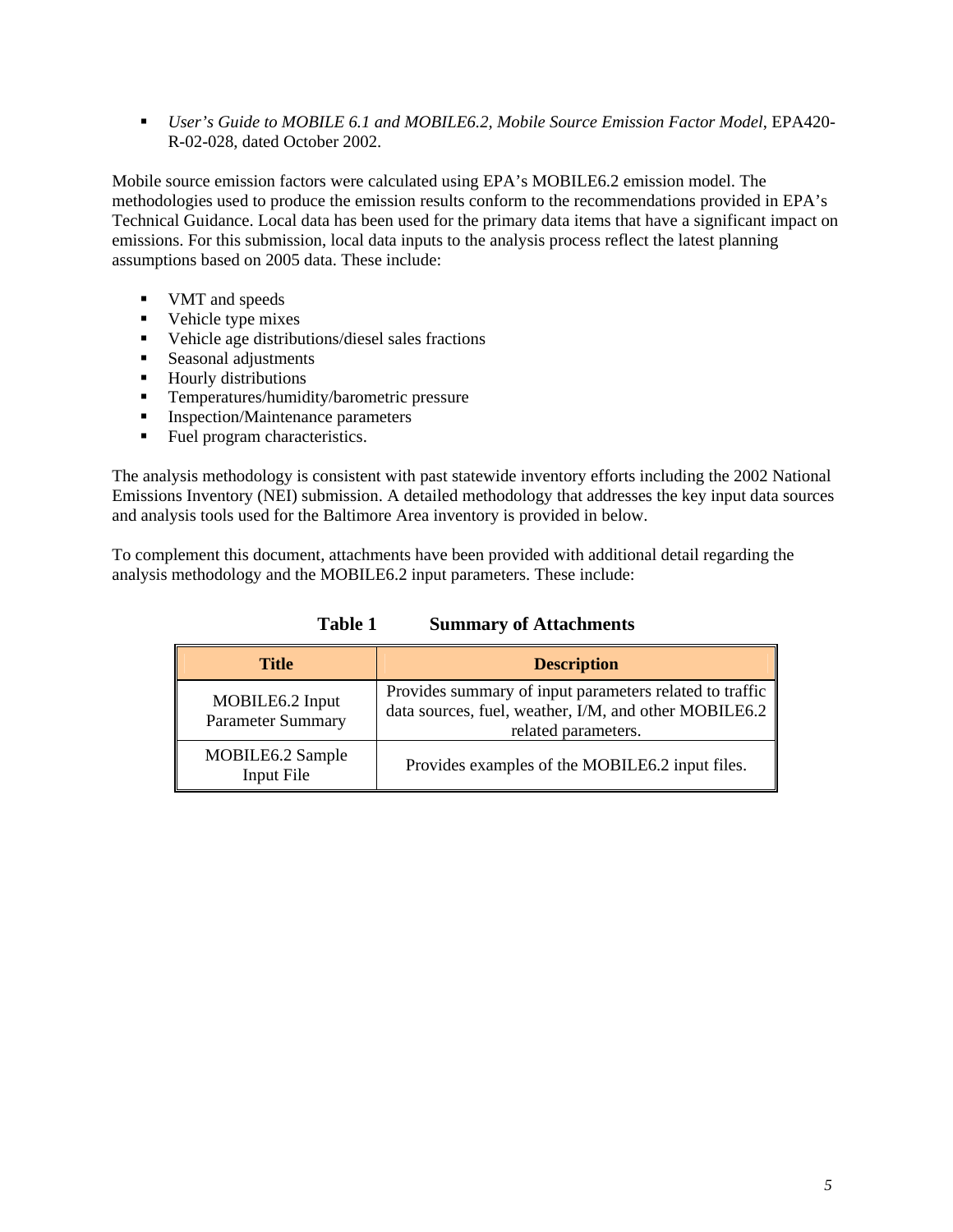# <span id="page-5-0"></span>**ANALYSIS PROCESS AND TOOLS**

The Baltimore Area inventory analysis utilizes several key software/programs for producing the county emissions totals. These tools are outlined in Table 2.

| <b>Tool</b>           | <b>Purpose</b>                                                                                                                                                           |
|-----------------------|--------------------------------------------------------------------------------------------------------------------------------------------------------------------------|
| MOBILE <sub>6.2</sub> | Produces emission factors for each pollutant in<br>Grams/Mile for VOC and NO <sub>x</sub>                                                                                |
| <b>PPSUITE</b>        | Processes the highway data, Calculates hourly<br>congested speeds for each state roadway<br>segment, Prepares MOBILE6.2 input files,<br>Processes MOBILE6.2 output files |

**Table 2 Summary of Inventory Analysis Tools** 

#### *MOBILE6.2*

The heart of the highway vehicle emission calculation procedure is EPA's highway vehicle emission factor model, MOBILE. This is a FORTRAN program that calculates **average** in-use fleet emission factors for ozone precursors for each of twenty-eight categories of vehicles under various conditions affecting in-use emission levels (e.g., ambient temperatures, average traffic speeds, gasoline volatility) as specified by the model user. MOBILE produces the "emission rates" referred to in the previous section.

The Baltimore Area inventory reflects the highway mobile source emission estimations using EPA's MOBILE6.2 emission model. The latest version of MOBILE6.2 is a major revision based on new test data and accounts for changes in vehicle technology and regulations. In addition, the model includes an improved understanding of in-use emission levels and the factors that influence them resulting in significantly more detailed input data. As compared to previous MOBILE versions, MOBILE6.2 has a significant impact on the emission factors, benefits of available control strategies, effects of new regulations, and corrections to basic emission rates.

### *PPSUITE*

The Baltimore region also uses a post processor named PPSUITE (formerly named PPAQ - Post Processor for Air Quality), which consists of a set of programs that perform the following functions:

- 1. Analyzes highway operating conditions
- 2. Calculates highway speeds
- 3. Compiles vehicle miles of travel (VMT) and vehicle type mix data
- 4. Prepares MOBILE6.2 runs
- 5. Calculates emission quantities from output MOBILE6.2 emission rates and accumulated highway VMT.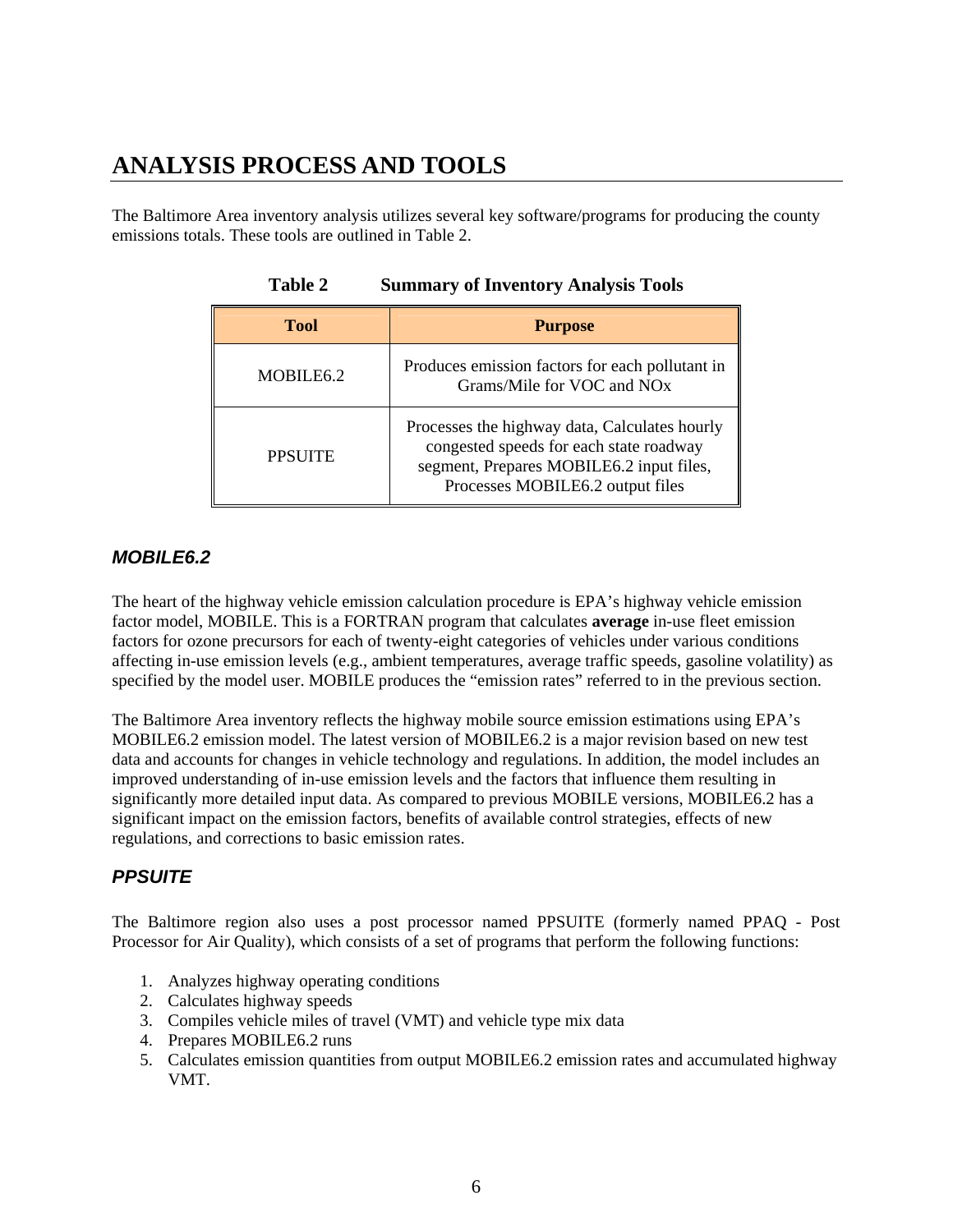<span id="page-6-0"></span>PPSUITE has become a widely used and accepted tool for estimating speeds and processing MOBILE emission rates. It is currently being used in other states including Maryland, Pennsylvania, New York City, New Jersey, Louisiana, Virginia, and Indiana. The software is based upon accepted transportation engineering methodologies. For example, PPSUITE utilizes speed and delay estimation procedures based on planning methods provided in the 2000 Highway Capacity Manual, a report prepared by the Transportation Research Board (TRB) summarizing current knowledge and analysis techniques for capacity and level-of-service analyses of the transportation system.

PPSUITE plays a key role in the development of hourly roadway speed estimates, which are supplied as input to the MOBILE6.2 model. The software is also used to prepare the MOBILE6.2 input shell and to process the MOBILE6.2 outputs.

These two computer programs interact as shown in Figure 1.



#### **Figure 1 Emission Calculation Process for the Baltimore Region**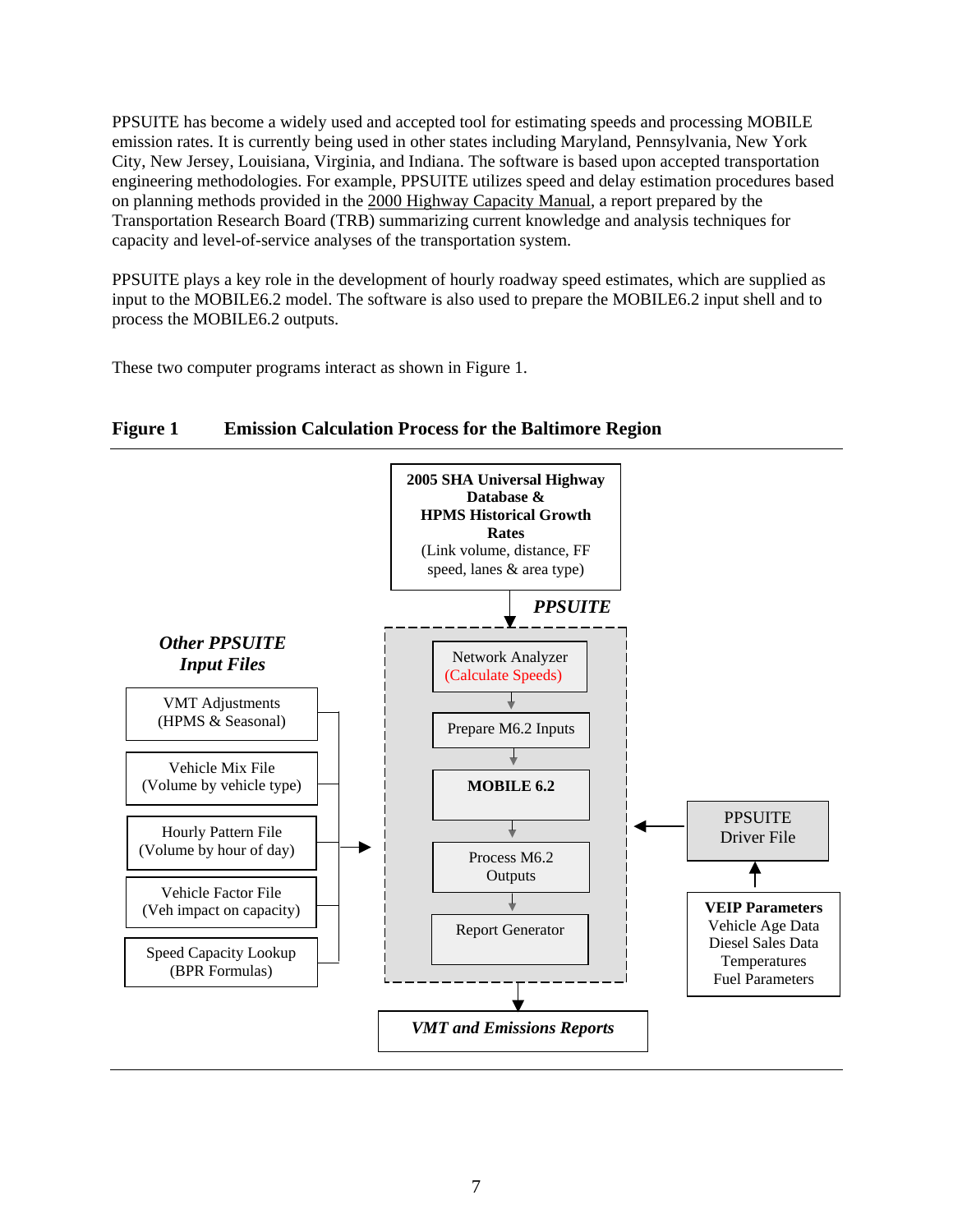# <span id="page-7-0"></span>**TRAFFIC DATA SOURCES**

This section provides a summary of the key input data and analysis tools used for producing the Baltimore area emissions inventory. The key elements to the modeling protocol are described in the sections below.

#### *Roadway Data*

The roadway data input to emissions calculations for the Baltimore ozone non-attainment region uses information from the 2005 SHA highway database obtained directly from SHA and is referred to as the "Universal" highway database and named as "HMIS2005\_Max.MDB". This data contains information on all state highways and arterials, most of the major collectors, and some minor collector and local roadways divided into links of varying lengths. Each of these link segments contains descriptive data that is used in the calculation of the congested speeds input to the MOBILE6.2 emissions model. The PPSUITE post processor calculates the congested speeds based on the following model network fields:

- 1. Number of Lanes
- 2. Distances
- 3. Volumes in Average Annual Daily Traffic (AADT)
- 4. Facility Type
- 5. Area Type (Urban/Rural)
- 6. Link free-flow speeds
- 7. Zones to relate each link to the county in which it belongs

SHA volumes and distances are used in calculating highway VMT totals for each county. As discussed in the next section, adjustments are needed to convert the volumes to an average July weekday. Lane and capacity values are an important input for determining the congestion and speeds for individual highway segments. Truck volumes are used in the speed determination process and are used to split volumes to the individual vehicle types used by the MOBILE6.2 software.

SHA data classifies its road segments by function, in addition to whether it is located in an urban or rural area, as indicated below in Figure 2. The urban/rural (UR) and functional classes (FC) are important indicators of the type and function of each roadway segment. The variables provide insights into other characteristics not contained in the SHA data that are used for speed and emission calculations. In addition, VMT and emission quantities are aggregated and reported using both UR and FC codes.

#### **Figure 2 SHA-Based Process Classification Scheme**

#### **Urban/Rural and Facility Type Codes**

| Urban/Rural Code | $1=U$ rban |
|------------------|------------|
|                  | $2=$ Rural |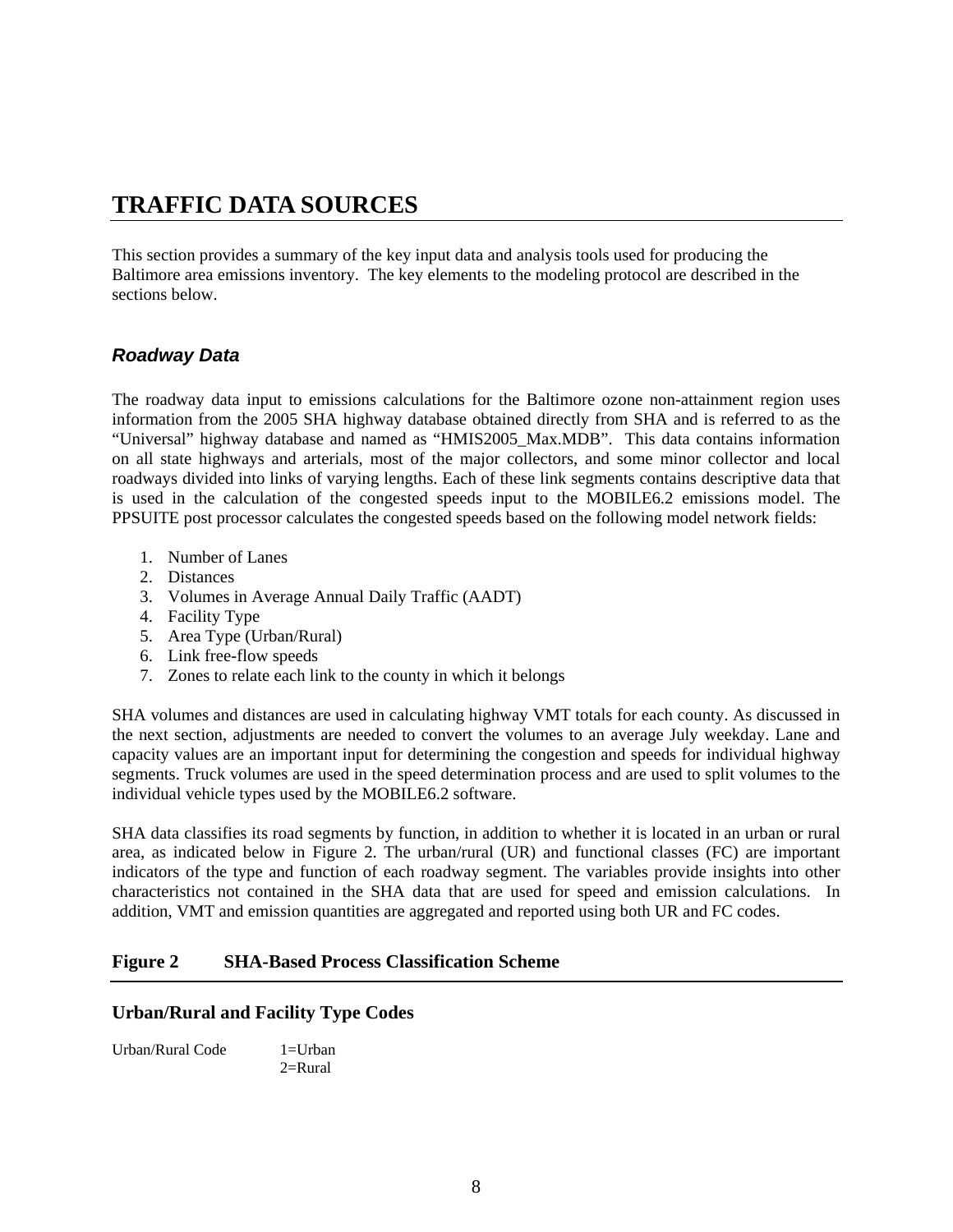<span id="page-8-0"></span>

| <b>Functional Class</b> | <b>Rural Functional Classes Used</b><br>For Rural Areas                                                                                              | <b>Urban Functional Classes Used</b><br>For Urban Areas                                                                                   |
|-------------------------|------------------------------------------------------------------------------------------------------------------------------------------------------|-------------------------------------------------------------------------------------------------------------------------------------------|
|                         | 1=Rural Freeway<br>2=Rural Other Principal Arterial<br>6=Rural Minor Arterial<br>7=Rural Major Collector<br>8=Rural Minor Collector<br>9=Rural Local | 11=Urban Freeway<br>12=Urban Expressway<br>14=Urban Principal Arterial<br>16=Urban Minor Arterial<br>17=Urban Collector<br>19=Urban Local |
|                         |                                                                                                                                                      |                                                                                                                                           |

#### *Additions and Adjustments to Roadway Data*

Before the SHA data can be used by PPSUITE for speed and emission calculations, several adjustments and additions must be made to the roadway data.

**HPMS Adjustments**: According to EPA guidance, baseline inventory VMT computed from the 2005 SHA database must be adjusted to be consistent with Highway Performance Monitoring System (HPMS) VMT totals. Although it has some limitations, the HPMS system is currently used in all 50 states and is being improved under FHWA direction.

Adjustment factors are calculated which adjust the 2005 SHA data to be consistent with the 2005 HPMS data. 2005 HPMS adjustments are calculated as factors and are carried forward for future year runs. These factors are developed for each county, urban/rural code and facility group combination.

**Seasonal Adjustments to Volumes**: The 2005 SHA database contains volumes that represent an average of all days in the year including weekends and holidays. An ozone emission analysis, however, is based on a typical July weekday. Therefore, those volumes must be seasonally adjusted. Seasonal factors were developed for each functional class and urban/rural code using the traffic flow data available by day and month from *ATR Station Reports in the Traffic Trends System Report Module* from the SHA website These factors are applied to the existing SHA AADT volumes to produce the July volumes.

**Additional Network Information:** The PPSUITE software system allows for many additional variables other than those available in the SHA database. Using these variables improves the ability of Maryland to incorporate real roadway conditions into its estimates. The variables include information regarding signal characteristics and other physical roadway features that can affect a roadway's calculated congested speed. PPSUITE's ability to estimate congested speeds by road segment improves Maryland's emissions inventories because of the overwhelming role speed plays in emission rates. If specific information regarding these variables is known or obtained for areas, this information can be appended to the SHA database. Otherwise, default values are assumed based on information provided by the PPSUITE input speed / capacity lookup data, as described below.

Speed / capacity lookup data provides PPSUITE with initial (free-flow with no congestion) speeds and capacities for different urban/rural code and functional class groupings. The initial speeds and capacities are used by PPSUITE in determining the final congested speed for each roadway segment. Speeds can also be significantly impacted by traffic signals and other roadway features. As a result, this data provides default signal densities (average number of signals per mile for different functional classes), as well as default values for variables that determine the decay of speed with varying levels of congestion. As discussed above, values from the speed/capacity data can be overridden for specific links by directly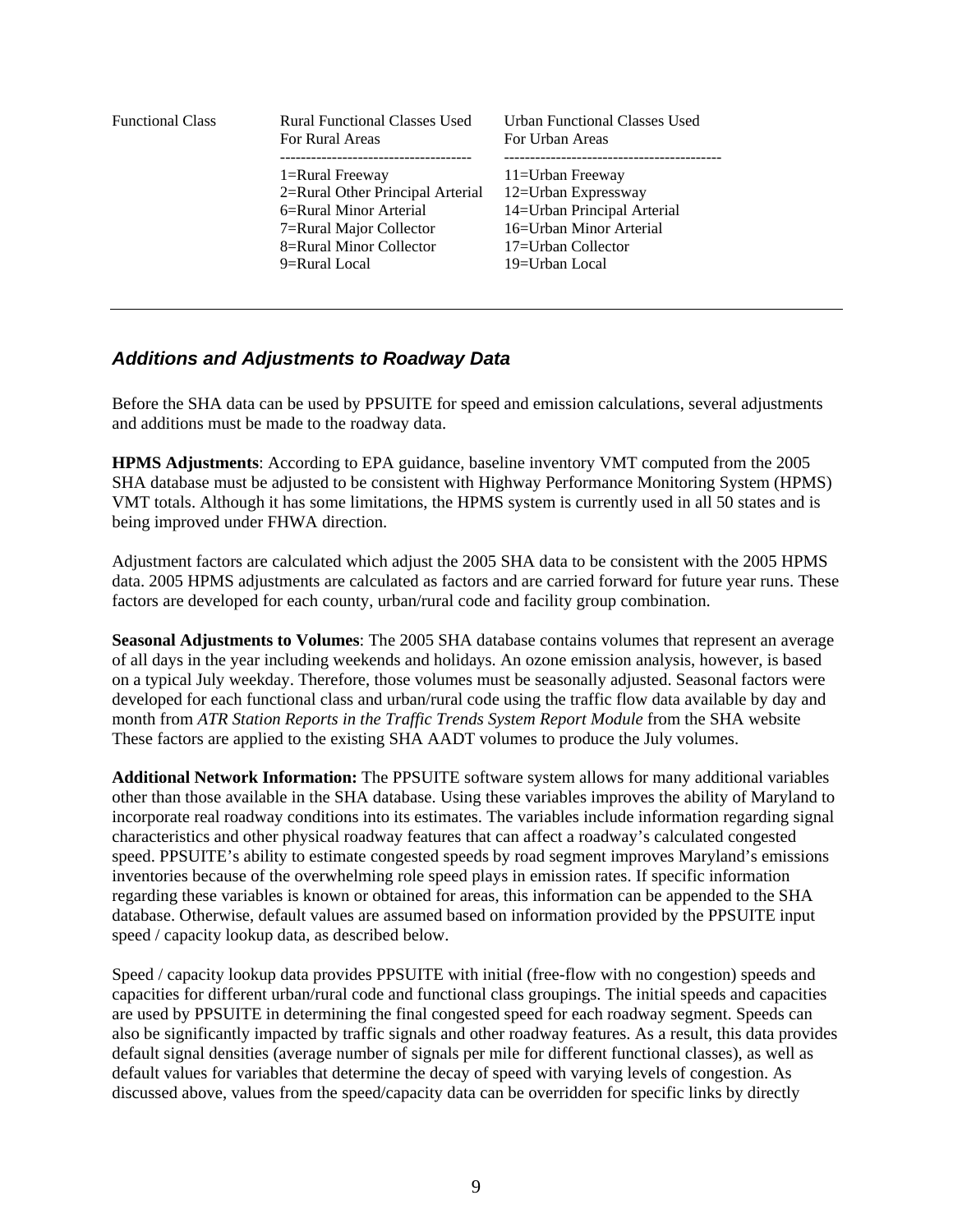<span id="page-9-0"></span>coding values to the roadway database segments. The speed / capacity data was developed from a combination of sources including the following:

- 1. Information contained in the 2000 Highway Capacity Manual
- 2. SHA information on speeds and signal densities
- 3. Engineering judgment

**24-hour Pattern Data**: Speeds and emissions vary considerably depending on the time of day (because of temperature) and traffic volumes, which may cause congestion. Therefore, it is important to estimate the pattern by which roadway volume varies by hour of the day. The 24-hour pattern data provides PPSUITE with information used to split the daily roadway segment volumes to each of the 24 hours in a day. Pattern data is in the form of a percentage of the daily volumes for each hour. Distributions are provided for each county and functional class grouping. This data was developed from the *Traffic Trends System Report Module* from the SHA website.

**Vehicle Type Pattern Data**: *Vehicle Type Mix* is a key input that has significant impacts on emissions. The vehicle mix data is used in combination with diesel sales fractions by MOBILE6.2 to develop a composite emission rate for all 28 output vehicle types. The vehicle mixes are input to PPSUITE as hourly distributions of vehicles by vehicle type.

The Vehicle Mix Pattern was based on the latest version of BMC's truck model which was calibrated to SHA count data. The functional classes from BMC data are different and thus were mapped to the 12 functional classes used within the SHA based emission process.

Basic emission rates may differ by vehicle type. These types are listed below in Figure 3.

| <b>MOBILE6.2 Input</b> |                  | <b>Composite Vehicle Classes</b>                    |
|------------------------|------------------|-----------------------------------------------------|
| 1.                     | <b>LDV</b>       | - Light-Duty Vehicles (Passenger Cars)              |
| 2.                     | LDT <sub>1</sub> | - Light-Duty Trucks $1$ (<6,000 lbs)                |
| 3.                     | LDT <sub>2</sub> | - Light-Duty Trucks 2 (<6,000 lbs, LVW=3,751-5,750) |
| 4.                     | LDT3             | - Light-Duty Trucks $3(6,001-8,500$ lbs)            |
| 5.                     | LDT4             | - Light-Duty Trucks 4 (6,001-8,500 lbs, LVW>5,751)  |
| 6.                     | HDV2B            | - Class 2b Heavy Duty Vehicles                      |
| 7.                     | HDV3             | - Class 3 Heavy Duty Vehicles                       |
| 8.                     | HDV4             | - Class 4 Heavy Duty Vehicles                       |
| 9.                     | HDV5             | - Class 5 Heavy Duty Vehicles                       |
| 10.                    | HDV6             | - Class 6 Heavy Duty Vehicles                       |
| 11.                    | HDV7             | - Class 7 Heavy Duty Vehicles                       |
| 12.                    | HDV8A            | - Class 8a Heavy Duty Vehicles                      |
| 13.                    | HDV8B            | - Class 8b Heavy Duty Vehicles                      |
| 14.                    | <b>HDBS</b>      | - School Buses                                      |
| 15.                    | <b>HDBT</b>      | - Transit and Urban Buses                           |
| 16.                    | MC               | - Motorcycles                                       |
|                        |                  |                                                     |

#### **Figure 3 MOBILE6.2 Vehicle Classes**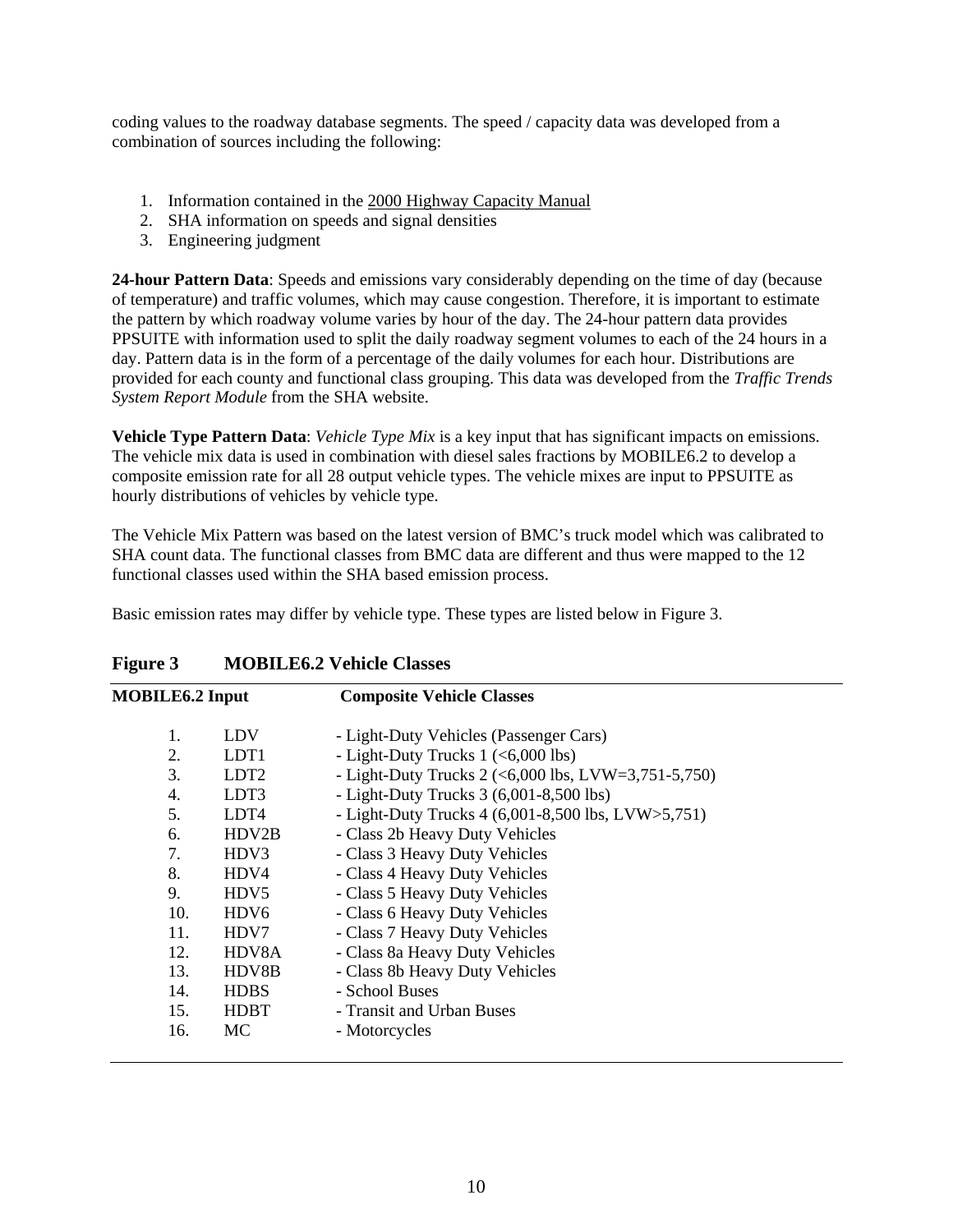<span id="page-10-0"></span>MOBILE summary reports by vehicle type are also useful in knowing what kinds of vehicles generate emissions. The vehicle type pattern data is used by PPSUITE to divide the hourly roadway segment volumes to the sixteen MOBILE6.2 (MOBILE5 had eight) vehicle types. Similar to the 24-hour pattern data, this data contains percentage splits to each vehicle type for every hour of the day. The vehicle type pattern data was developed from several sources of information:

- Vehicle Mix Patterns for light-duty vehicles, heavy-duty vehicles, buses and motorcycles based on latest version of BMC's truck model.
- $\blacksquare$  MOBILE6.2 default vehicle type break downs for the analysis year(s)

The vehicle type pattern data is developed for each county and functional class combination. Using the percentage volumes for light-duty vehicles, heavy-duty vehicles, buses and motorcycles by county, functional class grouping based on latest version of BMC's truck model, the total roadway volume for any segment could be divided to these four vehicle type categories. However, these percentages do not yet enable volumes to be divided to each of the sixteen MOBILE6.2 vehicle types. As a result, MOBILE6.2 default vehicle type breakdowns are then used to divide the four categories, calculated above, to each specific MOBILE6.2 vehicle type. Note that the defaults used vary by analysis year; as a result, each forecast year will utilize a unique vehicle mix distribution. SHA hourly distributions for trucks and total traffic are then used to create vehicle type percentage breakdowns for each hour of the day.

**Vehicle Type Capacity Analysis Factors**: Vehicle type percentages are provided to the capacity analysis section of PPSUITE to adjust the speeds in response to trucks. That is, a given number of larger trucks take up more roadway space than a given number of cars, and this must be accounted for in the model. Capacity is adjusted based on the factors provided in this data. Values are developed from information in the 2000 Highway Capacity Manual and are specific to the various facility types.

#### *Producing Future Year Volumes*

Traffic growth forecasting plays a pivotal role in estimating future year emissions for the region. In the past, separate factors were derived for each county and highway functional class based on 1990-2002 HPMS VMT data. The factors were then applied to base year traffic volumes (in this case 2002) on each highway segment in the SHA network database. This inventory utilizes growth rates based on new 2005 HPMS VMT data.

The resulting forecasting system includes the development of VMT forecasts and growth rates for the total of 12 functional classifications including urban and rural area types for each of the six Baltimore counties. The forecasts use statistical relationships based on historic HPMS VMT trends. The following table summarizes the assumed projected growth of VMT for future analysis year.

| <b>Analysis</b><br>Year | <b>Total Growth</b><br><b>From 2002</b> | <b>Annualized Growth</b><br><b>From Previous</b><br><b>Analysis Year</b> |
|-------------------------|-----------------------------------------|--------------------------------------------------------------------------|
| 2002                    |                                         |                                                                          |
| 2009                    | 10.96%                                  | $1.57\%$                                                                 |

#### **Table 3 Baltimore Area VMT Growth Assumptions**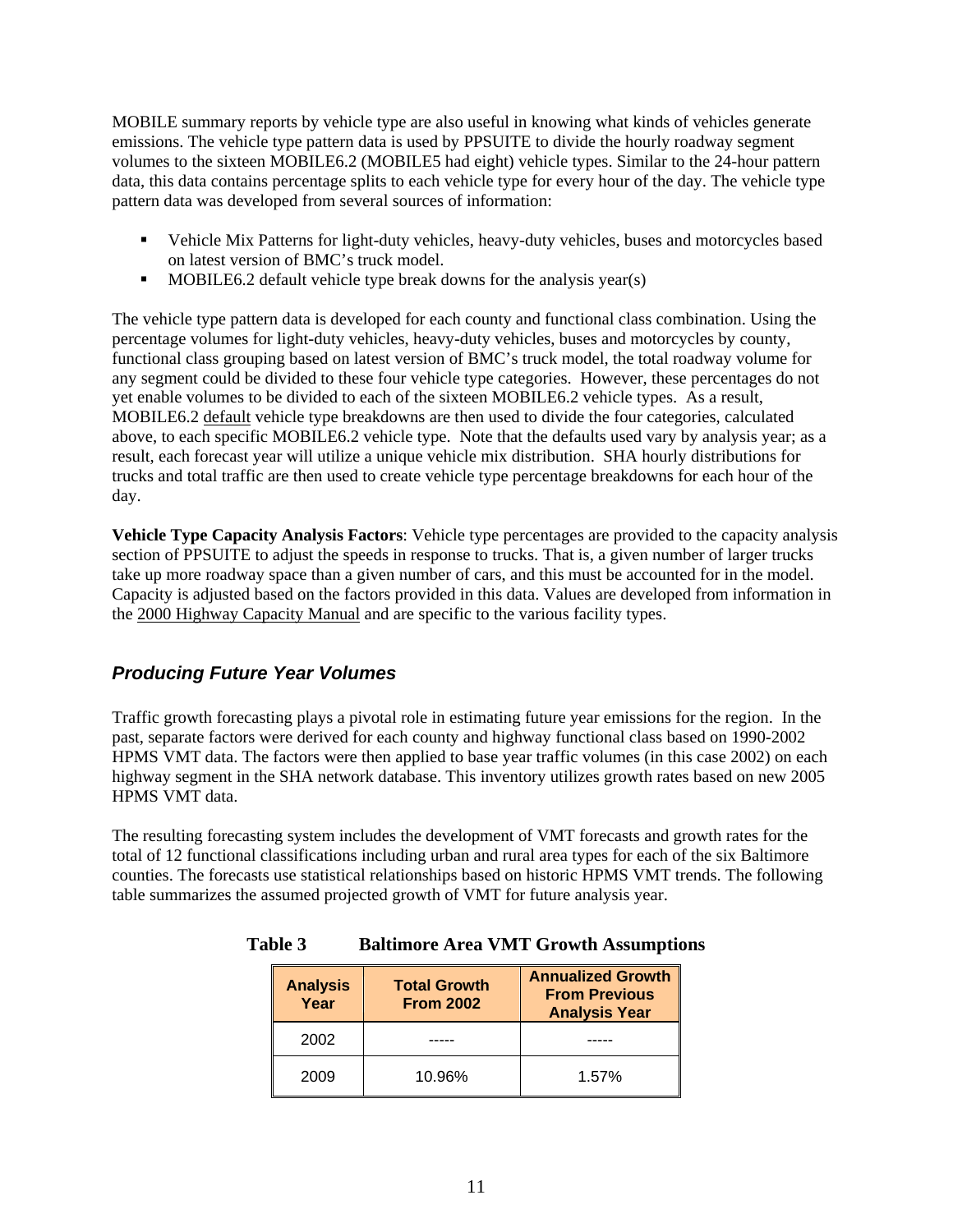## <span id="page-11-0"></span>**MOBILE6.2 INPUT DATA**

### *Overview of Emission Rates*

 $\overline{a}$ 

Two major types of information are written into the MOBILE6.2 model by EPA: basic emission rates and travel weighting rates. EPA's Office of Mobile Sources obtains this information from a number of sources, including its new vehicle certification program, in-use vehicle random sample studies and special studies (including information from some state I/M programs). For more information on MOBILE, a user's guide and various documents (as well as the model itself) are available through EPA's website (http://www.epa.gov/OMSWWW/models.htm).

Basic emission rates are those which are produced under very standardized conditions. The model then modifies (corrects and/or weights) these rates based on other model or input parameters. Rates are incorporated for model year and vehicle type. MOBILE also calculates the EPA-estimated increase in emissions rates as vehicles accumulate mileage.

In addition to exhaust emissions, evaporative VOC emission sources from gasoline-powered vehicles are also included<sup>[1](#page-11-0)</sup>:

- 1. Diurnal emissions (evaporated gasoline emissions generated by the rise in temperature over the course of a day when the vehicle is not being driven),
- 2. Hot soak emissions (evaporated gasoline emissions occurring after the end of a vehicle trip, due to the heating of the fuel, fuel lines, fuel vapors),
- 3. Running loss emissions (evaporated gasoline emissions occurring while a vehicle is driven, due to the heating of the fuel and fuel lines),
- 4. Resting loss emissions (small but continuous seepage and minor leakage of gasoline vapor through faulty connections, permeable hoses and other materials in the fuel system).

Evaporative emissions are very dependent on temperature and fuel volatility as well as vehicle model year.

Research has found that newer cars tend to be driven more. The model reflects this, using state-specific vehicle age distributions from registration data. The model also contains assumptions about trips per day and miles per day by age of the vehicle. This is important for exhaust emissions because these emissions are greater when the vehicle is not warmed up (cold start). Also, this information helps characterize evaporative emissions.

<sup>&</sup>lt;sup>1</sup> Some states use MOBILE to estimate refueling emissions (gasoline vapor emissions generated by the refueling of vehicles, where in the absence of controls the vapor in the vehicle fuel tank is displaced by the incoming liquid fuel and released to the atmosphere). Maryland includes these emissions in the area source inventory.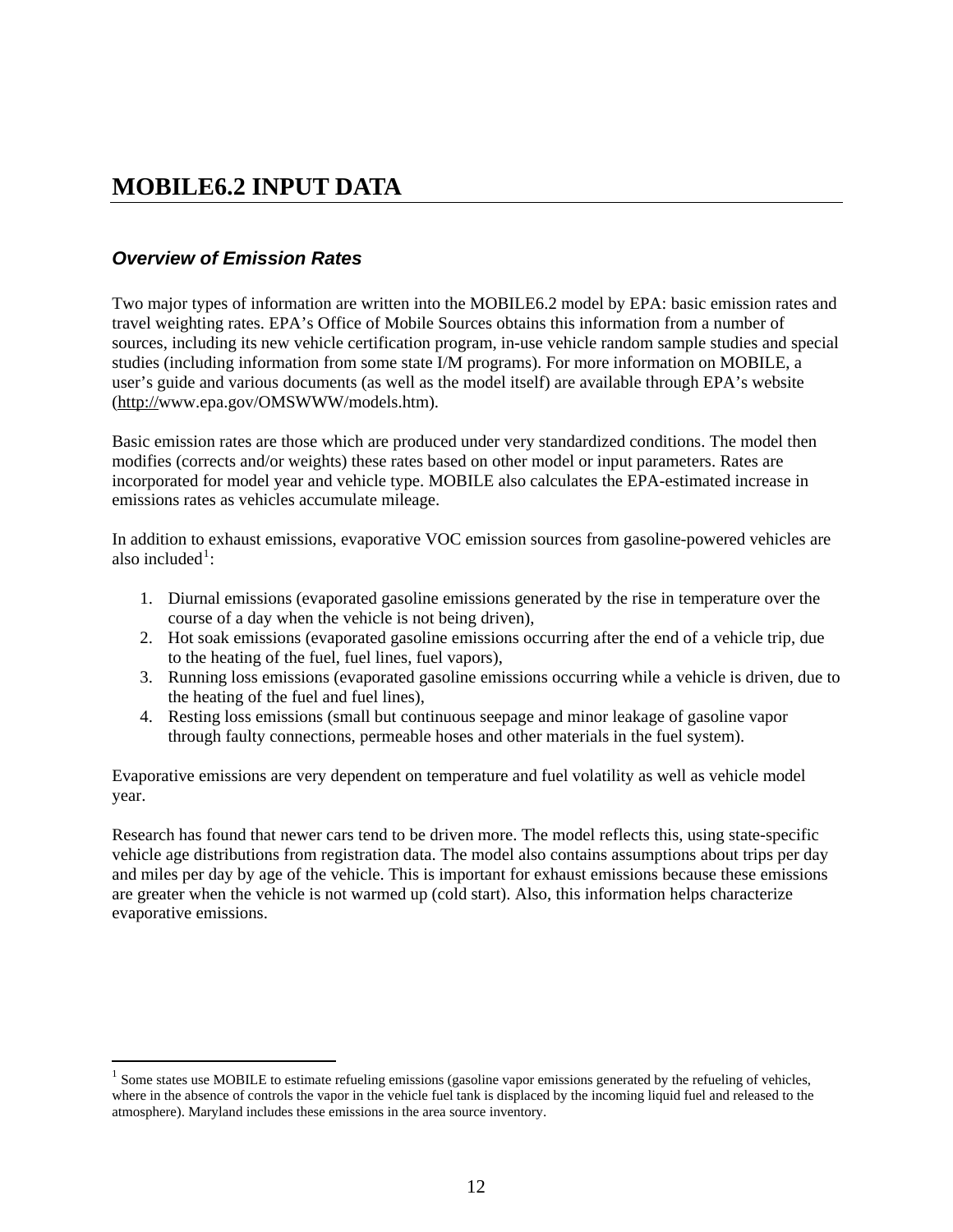### <span id="page-12-0"></span>*Local Inputs to MOBILE6.2*

#### *Federal Programs*

Federal vehicle emissions control and fuel programs are incorporated into the MOBILE6.2 software. The programs include:

- The Federal Motor Vehicle Control Program (FMVCP) including the National Low Emission Vehicle Program (NLEV) and federal Tier II / Low Sulfur Fuel Program;
- **Emissions standards for medium and heavy duty vehicles in 2002, 2004 and 2007;**
- Stage II and Onboard Refueling Vapor Recovery  $\left($ ORVR $\right)^2$  $\right)^2$ .

A large number of inputs to MOBILE6.2 are needed to fully account for the numerous vehicle and environmental parameters that affect emissions including traffic flow characteristics (as determined from the PPSUITE software), vehicle descriptions, fuel parameters, inspection/maintenance program parameters, and environmental variables as shown in Figure 4. With some input parameters, MOBILE6.2 allows the user to choose default values, while others require area-specific inputs.



#### **Figure 4 MOBILE6.2 Inputs**

 $\overline{a}$ 2 *Maryland considers emissions from refueling operations an area source category. While MOBILE6.2 is employed to calculate emissions factors for that source category, refueling emissions are not included in highway vehicle emissions estimations.*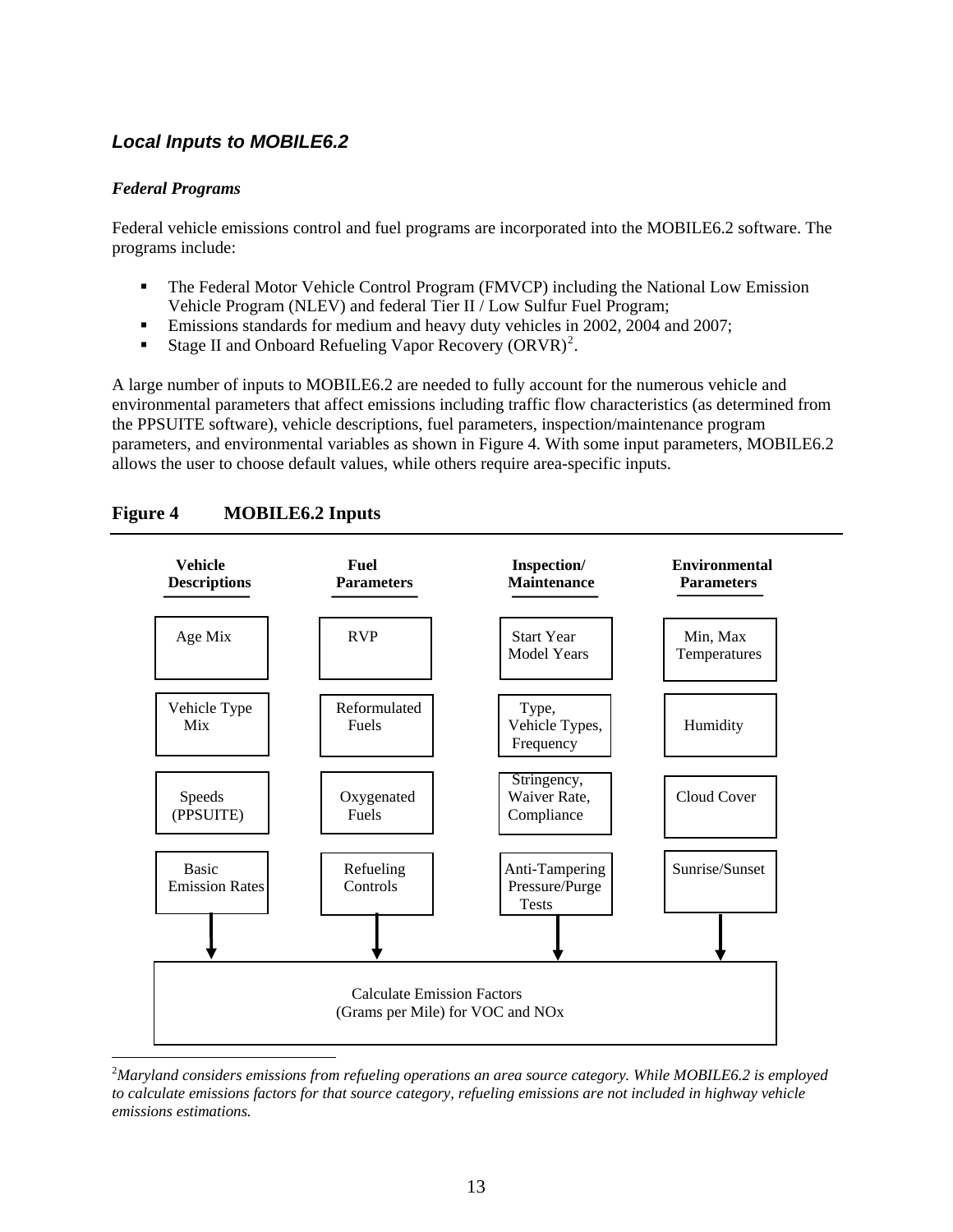For an emissions inventory, area-specific inputs are used for all of the items shown in **Error! Reference source not found.** except for the basic emission rates, which are MOBILE6.2 defaults. In addition, Maryland uses the MOBILE6.2 default starts-per-day data and soak distributions that are used to calculate the number of starts in cold and hot start modes. EPA requires that the number of starts occurring per vehicle be determined from instrumented vehicle counts. Since such local data is not available, the MOBILE6.2 national defaults are used for the Maryland analyses. A vehicle will generate more emissions when it is first operated (cold start). It generates emissions at a different rate when it is stopped and then started again within a short period of time (hot start). Soak distributions are used to determine the time between when an engine is turned off to the next time it is restarted.

#### *Vehicle Descriptions*

*Vehicle Age Distributions* are input to MOBILE6.2 for the Baltimore region based on registered vehicles reflecting July 1 summer conditions. The data is obtained from the Maryland Motor Vehicle Administration's vehicle registration database. These distributions reflect the percentage of vehicles in the fleet up to 25 years old and are listed by the 16 MOBILE6.2 vehicle types. The Vehicle Type Mix for Baltimore region was based on the latest version of BMC's truck model which was calibrated to SHA count data. (See also the discussion of Vehicle Type Pattern Data in the next section). Speeds are discussed extensively in the next section.

Significant changes have occurred in the MOBILE6.2 model as compared to previous releases. Some of the information previously applied by the post processor after running MOBILE can now be input directly to the MOBILE6.2 model run. This includes information on the hourly distribution of VMT and the hourly speeds that occur during the day. Another important change in MOBILE6.2 is the influence of facility type on output emission factors. For example, MOBILE6.2 assumes that an average speed on a freeway results in a different emission factor than the same speed on an arterial roadway. Thus MOBILE6.2 is indirectly accounting for the accelerations and decelerations that typically occur on such roadways. MOBILE6.2 has four distinct facility types: Freeway, Arterial, Local, and Ramp. For any emission analysis, the input functional classes to be analyzed must be mapped to the above facility types. The following mapping scheme was used for the Maryland runs:

| <b>Maryland Functional Classes</b> | <b>MOBILE6.2 Facility Type</b> |
|------------------------------------|--------------------------------|
| 1.11.12                            | Freeway                        |
| 2,6,7,8,14,16,17                   | Arterial                       |
| 9 1 9                              | Local                          |

Since ramps are not directly represented within the SHA highway database information, it is assumed that 8% of the Freeway VMT is Ramp VMT. This is consistent with the recommendations provided in EPA's Technical Guidance on the Use of MOBILE6.2 for Emissions Inventory Preparation.

*Emission and Speed Relationships*. Of all the user-supplied input parameters, perhaps the most important is vehicle speed. Emissions of both VOC and NOx vary significantly with speed, but the relationships are not linear, as shown in Figure 5. While VOCs generally decrease as speed increases, NOx decreases only at the low speed range and increases steeply at higher speeds.

To obtain the best estimate of vehicle speeds, Baltimore uses the PPSUITE set of programs, whose primary function is to calculate speeds and to organize and simplify the handling of large amounts of data needed for calculating speeds and for preparing MOBILE6.2 input files.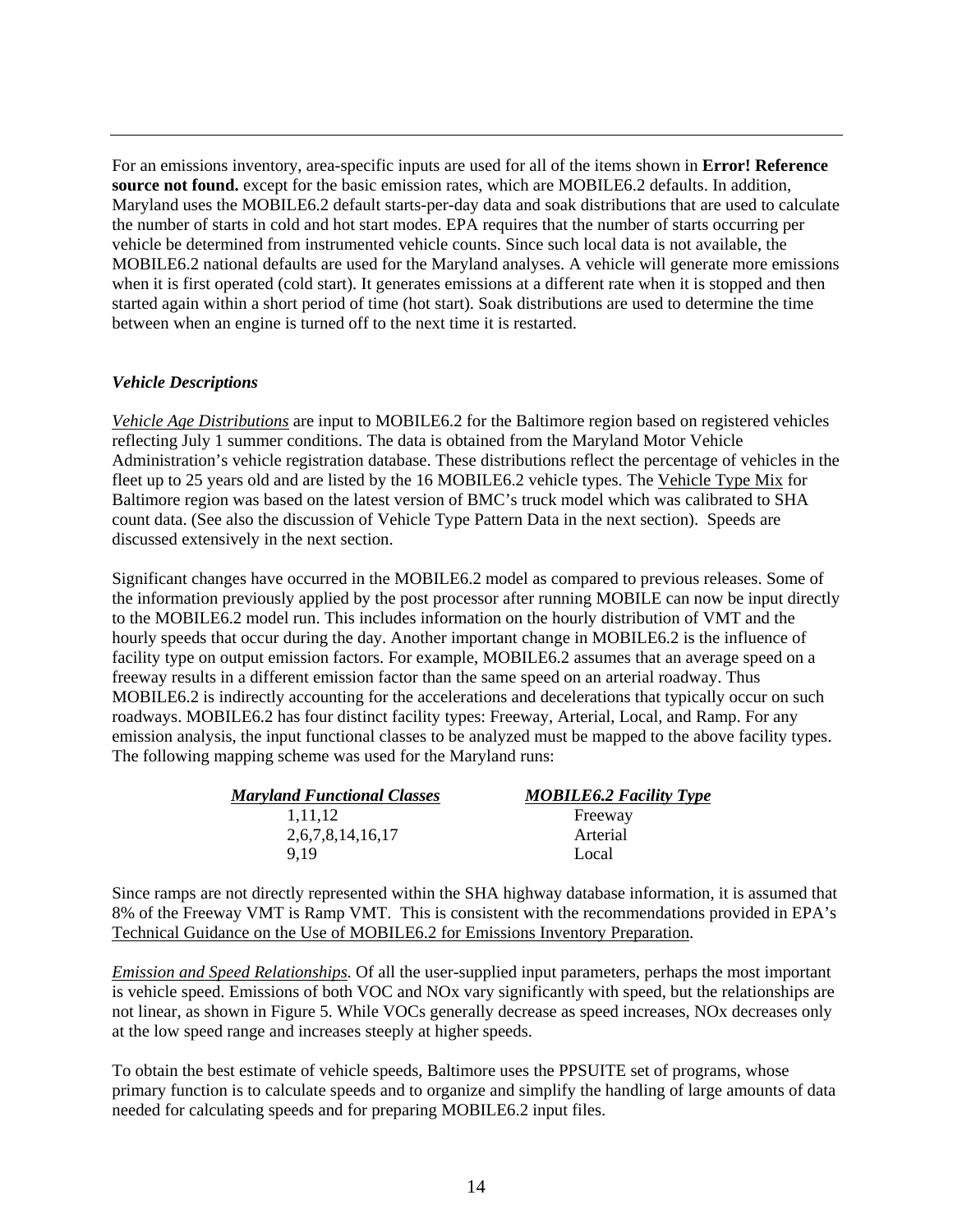<span id="page-14-0"></span>



#### *Fuel Parameters*

The same vehicle will produce different emissions using a different type of gasoline. Fuel control strategies can be powerful emission reduction mechanisms. An important variable in fuels for VOC emissions is its evaporability, measured by Reid Vapor Pressure.

MOBILE6.2 allows the user to choose among conventional, federal reformulated, oxygenated and low Reid Vapor Pressure (RVP) gasoline. Maryland chooses the MOBILE6.2 inputs appropriate to the year, season, and control strategy for the area being modeled. The Baltimore region uses reformulated gasoline with a RVP of 6.8.

MOBILE6.2 also allows users to calculate refueling emissions, the emissions created when vehicles are refueled at service stations. Maryland includes refueling emissions in its area source inventory and not in its highway vehicle inventory. However, that calculation uses a grams per gallon emission rate generated by MOBILE6.2.

#### *Vehicle Emission Inspection/Maintenance Parameters (VEIP)*

MOBILE6.2 allows users to vary inputs depending on the I/M program in place for the particular analysis year. The inputs include:

- **program start year**
- **stringency level**
- first and last model years subject to the program
- waiver rates
- **compliance rates**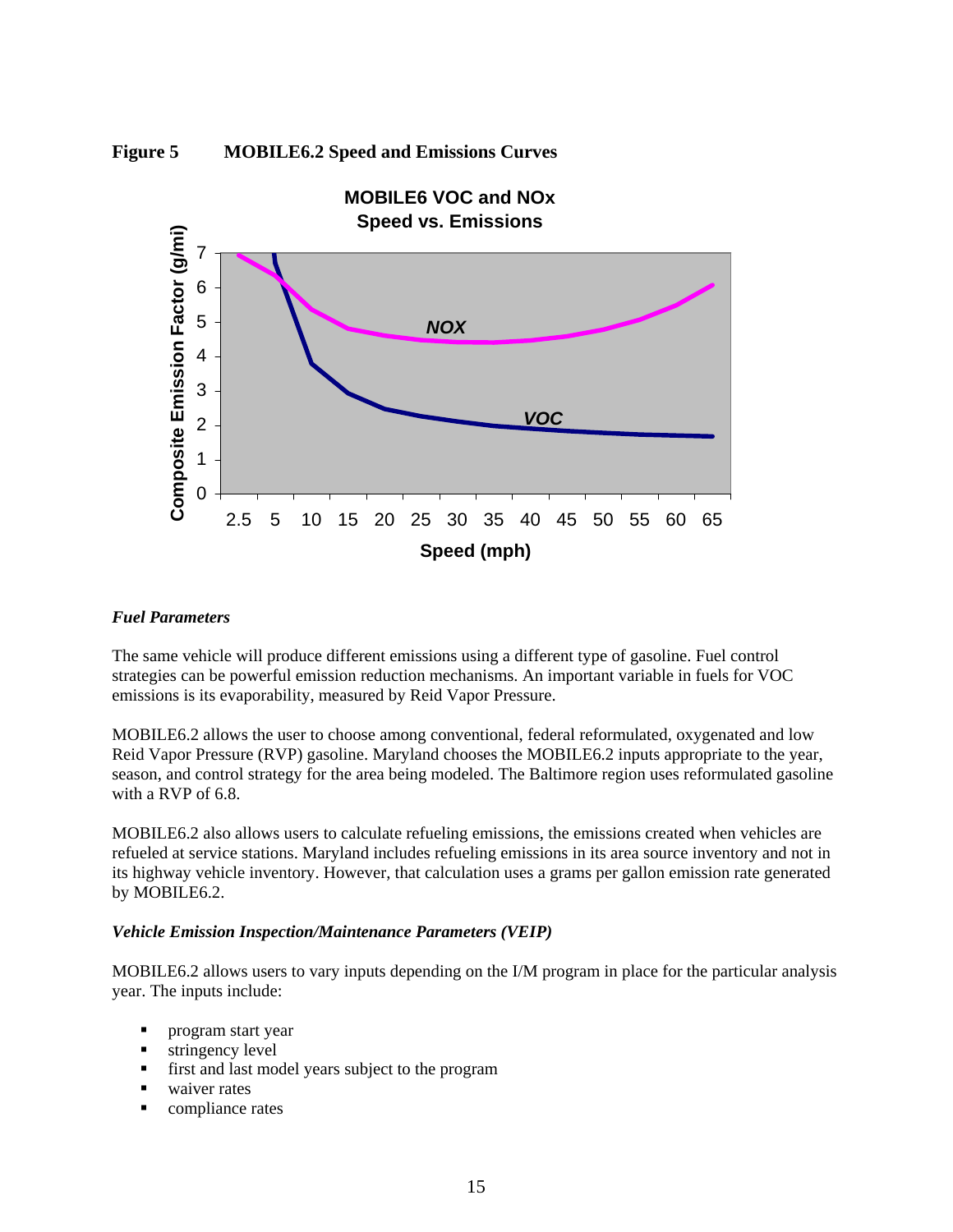- <span id="page-15-0"></span>**Perogram type (test-only, test-and-repair, etc.) and effectiveness**
- **Figure** frequency of inspection (annual, biennial)
- vehicle type coverage
- test type  $(idle, loaded, etc.)$
- **pass/fail standards or "cutpoints"**
- technician training program

Baltimore area uses VEIP program for years beyond 2002 and the program parameters include:

| <b>Model Years</b>                               | <b>Program Parameters</b> |
|--------------------------------------------------|---------------------------|
| 1996 & newer                                     | <b>OBDII</b>              |
| 1977-1983 (Light-Duty)<br>1977-2050 (Heavy-Duty) | Idle                      |
| 1984-1995                                        | <b>IM240</b>              |
| 1977-1983                                        | ATP                       |

**Table 4 Summary of VEIP Program Parameters** 

Some cutpoints (the emissions at which vehicles are failed) are contained in MOBILE6.2, while others must be put in by the model user. Maryland uses the parameters specific for the geographic area and year for which the modeling is being performed.

#### *Environmental Parameters*

Evaporative emissions are influenced significantly by the temperatures of the surrounding air. Hourly temperature, absolute humidity and barometric pressure assumptions have been compiled for the Baltimore region based on information from the National Weather Service's meteorological stations. A summary of the weather data inputs used for the emissions inventory is shown in Table 5 and also the detailed MOBILE6.2 input file is attached with the submission.

| <b>Weather Data</b>        | Data Used                                                                                                                                          |  |
|----------------------------|----------------------------------------------------------------------------------------------------------------------------------------------------|--|
| <b>Hourly Temperatures</b> | 74.61 77.35 79.61 81.20 82.68 83.79 84.33 84.91 85.04 84.88 83.93 82.40<br>80.11 77.98 76.67 75.58 74.51 73.78 72.87 71.93 71.36 71.22 70.81 71.81 |  |
| <b>Relative Humidity</b>   | 81.00 74.48 68.58 63.65 61.00 58.42 58.00 56.58 56.84 56.74 58.77 62.81<br>68.13 73.26 76.16 77.94 80.77 81.90 84.61 85.90 87.06 87.90 88.35 87.10 |  |
| <b>Barometric Pressure</b> | 29.83                                                                                                                                              |  |
| Cloud Cover                | M6 Default<br>$(0\%)$                                                                                                                              |  |
| Peak Sun                   | M6 Default                                                                                                                                         |  |
| Sunrise / Sunset           | M6 Default<br>(69)                                                                                                                                 |  |

**Table 5 Summary of Weather Data**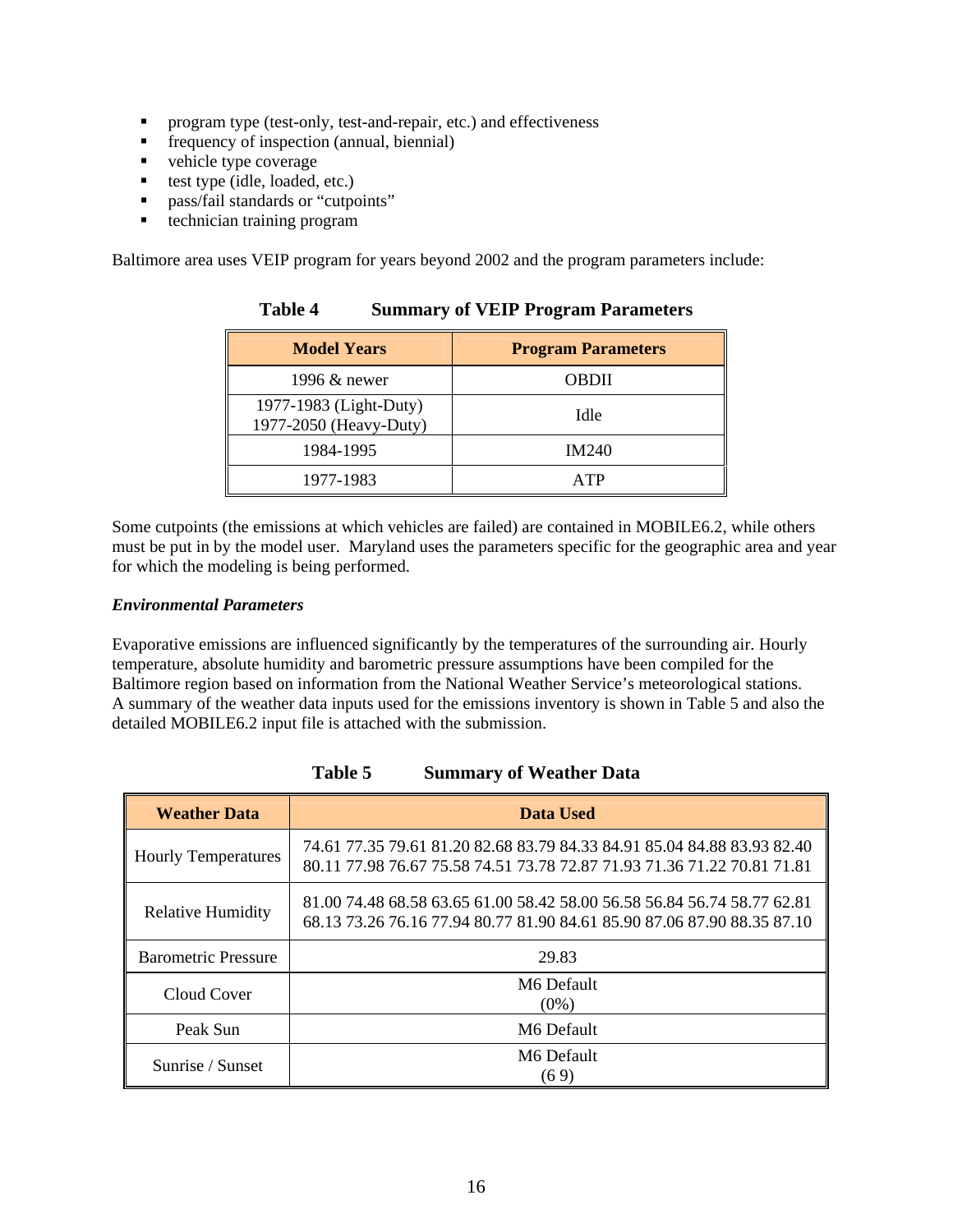# <span id="page-16-0"></span>**SPEED/EMISSION ESTIMATION PROCEDURE**

The previous sections have summarized the input data used for computing speeds and emission rates for Baltimore non-attainment region. This section explains how PPSUITE and MOBILE6.2 use that input data to produce emission estimates. Figure 6 on the following page summarizes PPSUITE's analysis procedure used for each of the nearly 15,000 roadway links in the region.

Producing an emissions inventory with PPSUITE requires a process of disaggregation and aggregation. Data is available and used on a very small scale  $-$  individual  $\frac{1}{2}$  mile roadway segments for each of the 24 hours of the day. This data needs to first be aggregated into categories so that a reasonable number of MOBILE6.2 scenarios can be run, and then further aggregated and/or re-sorted into summary information that is useful for emission inventory reporting.

One of the major enhancements of MOBILE6.2 is the increased detail of traffic that can be input to the emissions model. The PPSUITE post processor calculates hourly speeds for each roadway segment. Since previous versions of MOBILE only allowed one average speed as input for each scenario, the postprocessed speeds had to be aggregated and run through MOBILE with scenarios representing four separate time periods. MOBILE6.2 allows for direct input of the 24 hourly speeds as well as options to account for each link's speed separately. These added features utilize the full extent of the information output from the speed processing programs and provide for more accurate emission estimates of the available traffic data.

### *Volume/VMT Development*

Before speeds can be calculated and MOBILE6.2 run, volumes acquired from SHA data must be adjusted and disaggregated. Such adjustments include factoring to future years, seasonal adjustments, and disaggregating daily volumes to each hour of the day and to each of the sixteen MOBILE6.2 vehicle types.

**Future Year Volumes**: The SHA database contains up-to-date current year volumes. However, to produce inventory forecasts, emission budgets, and conduct conformity analyses, these volumes must be factored to the year being analyzed. The historical growth factors have been prepared for each county and functional class grouping based on 2005 HPMS VMT. These growth factors are applied to the base year 2005 SHA volumes to obtain future year estimates that can be utilized by PPSUITE.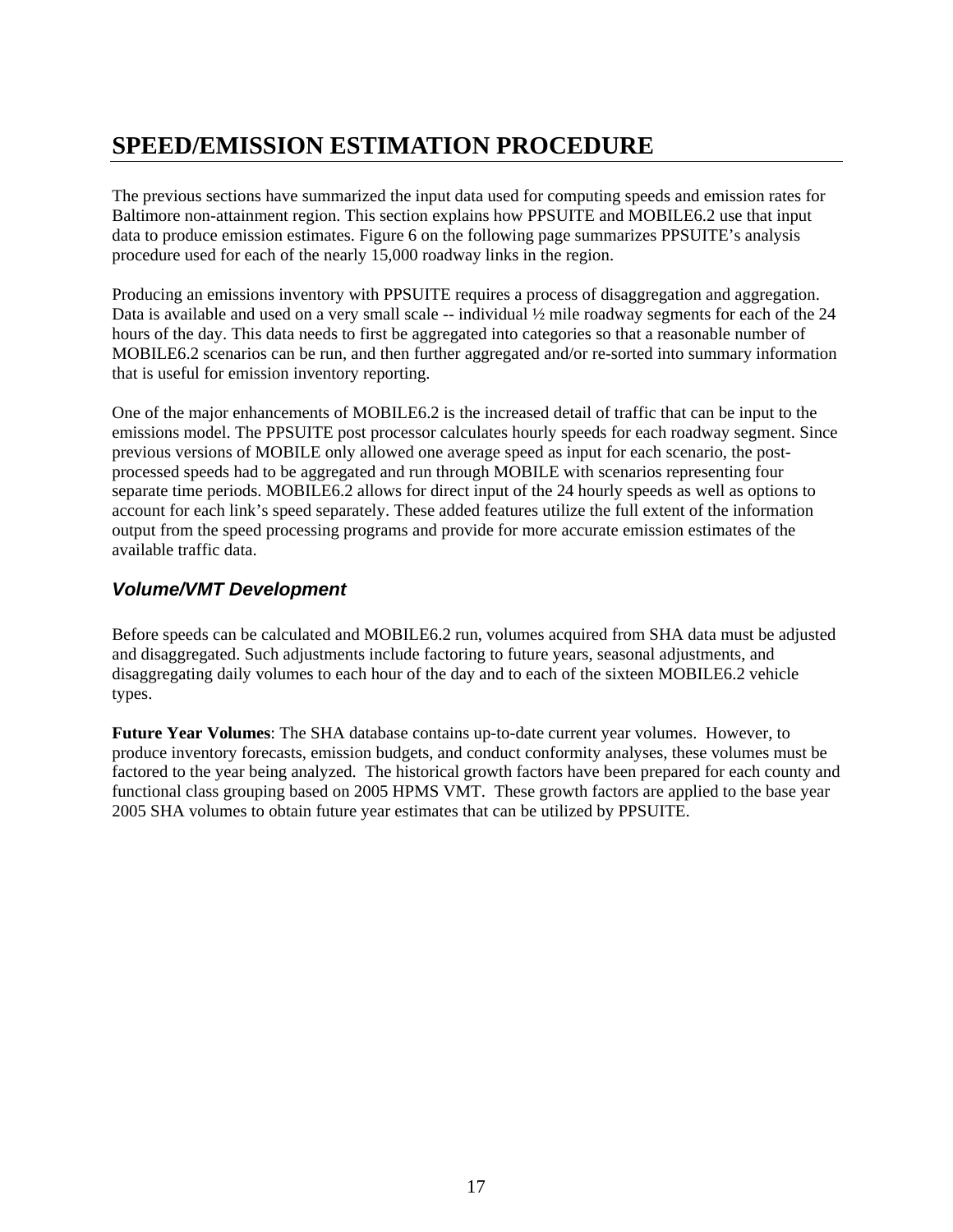

#### <span id="page-17-0"></span>**Figure 6 PPSUITE Speed/Emission Estimation Procedure**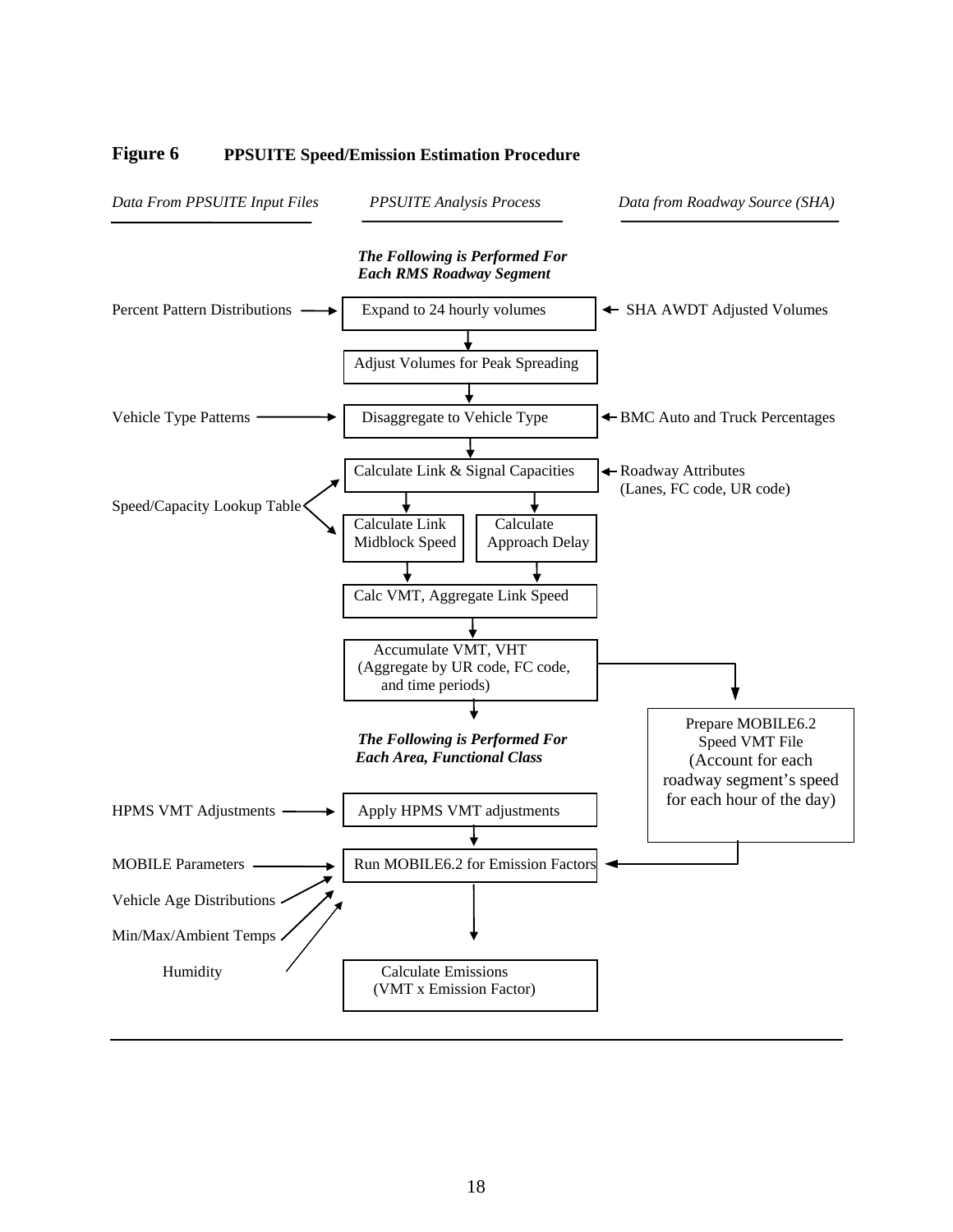<span id="page-18-0"></span>**Seasonal Adjustments**: PPSUITE takes the input daily volumes from SHA which represent AADT and seasonally adjusts the volumes to an average weekday in July. This adjustment utilizes factors developed for each functional class and urban/rural code. The above factors are coded into ASCII files, which are input to PPSUITE in the format shown in **Figure 7**. VMT can then be calculated for each link using the adjusted weekday volumes.

|                                                   | County Value)                                    |                                                                      |                                                                    |
|---------------------------------------------------|--------------------------------------------------|----------------------------------------------------------------------|--------------------------------------------------------------------|
|                                                   |                                                  |                                                                      | <b>Functional Class</b>                                            |
| 2<br>2<br>$\overline{2}$<br>2<br>2<br>2<br>2<br>2 | $\mathbf 1$<br>2<br>6<br>7<br>8<br>9<br>11<br>12 | 1.070<br>1.098<br>1.098<br>1.098<br>1.098<br>1.098<br>1.078<br>1.078 | <b>Seasonal Factors</b><br>Separate fields with<br>spaces NOT tabs |
| 2<br>2<br>$\overline{2}$<br>$\overline{2}$        | 14<br>16<br>17<br>19                             | 1.092<br>1.092<br>1.092<br>1.092                                     |                                                                    |

#### **Figure 7 Sample Summer Seasonal Factor File**

**Disaggregation to 24 Hours:** After seasonally adjusting the link volume, the volume is split to each hour of the day. This allows for more accurate speed calculations (effects of congested hours) and allows PPSUITE to prepare the hourly VMT and speeds for input to the MOBILE6.2 model.

After dividing the daily volumes to each hour of the day, PPSUITE identifies hours that are unreasonably congested. For those hours, PPSUITE then spreads a portion of the volume to other hours within the same peak period, thereby approximating the "peak spreading" that normally occurs in such over-capacity conditions.

**Disaggregation to Vehicle Type**: EPA requires VMT estimates to be prepared by vehicle type, reflecting specific local characteristics. As a result, for Baltimore area's emission inventory runs, the hourly volumes are disaggregated to the sixteen MOBILE6.2 vehicle types based on SHA class count data and BMC's truck model in combination with MOBILE6.2 defaults. The hourly volumes by four vehicle categories are contained in the vehicle pattern file which is an ASCII file with free format. A sample of the vehicle mix file is provided in Figure 8.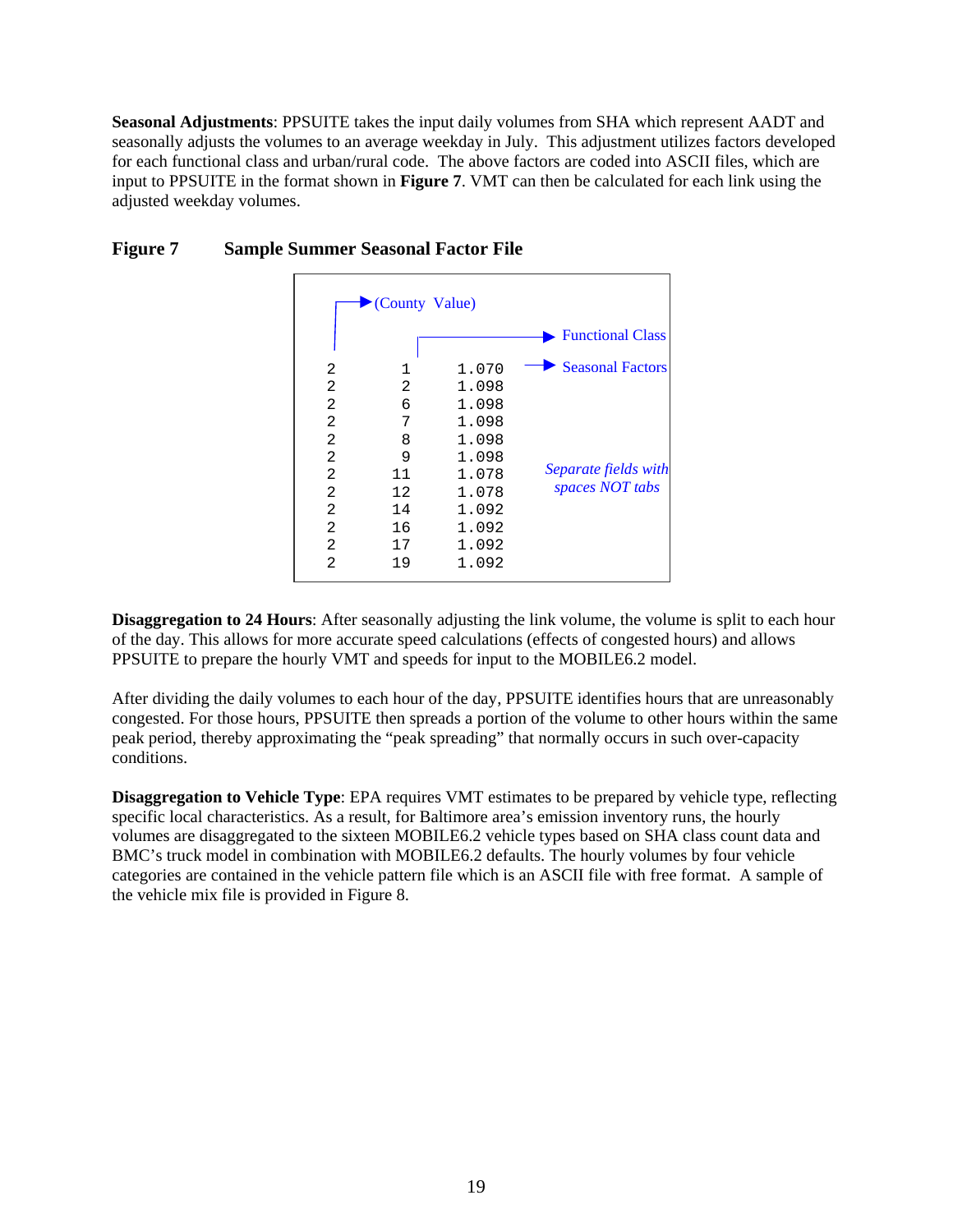# **Figure 8 Sample Vehicle Mix File**

<span id="page-19-0"></span>

|  |  | <b>County</b><br><b>Facility Type</b><br>$\rightarrow$ Vehicle Type |  |                                                                                                                                                                             |    |                     |  | <b>Vehicle Mix Fractions by 24 Hour Time Periods</b> |                   |               |                 |    |    |                                         |      |                     |                      |  |
|--|--|---------------------------------------------------------------------|--|-----------------------------------------------------------------------------------------------------------------------------------------------------------------------------|----|---------------------|--|------------------------------------------------------|-------------------|---------------|-----------------|----|----|-----------------------------------------|------|---------------------|----------------------|--|
|  |  |                                                                     |  |                                                                                                                                                                             |    |                     |  |                                                      |                   |               |                 |    |    |                                         |      |                     |                      |  |
|  |  |                                                                     |  |                                                                                                                                                                             | -8 | $\bullet$ $\bullet$ |  | 10 11 12 13 14 15 16                                 |                   |               | 17 <sub>1</sub> | 18 | 19 | 20                                      | 21   | 22                  | -23-                 |  |
|  |  |                                                                     |  |                                                                                                                                                                             |    |                     |  |                                                      |                   |               |                 |    |    |                                         |      |                     |                      |  |
|  |  |                                                                     |  |                                                                                                                                                                             |    |                     |  |                                                      |                   |               |                 |    |    |                                         |      |                     |                      |  |
|  |  |                                                                     |  | 2 1 1 0.68 0.95 1.18 1.12 0.84 0.41 0.27 0.24 0.26 0.32 0.36 0.35 0.34 0.31 0.27 0.22 0.19 0.17 0.18 0.22 0.27 0.29 0.36 0.44                                               |    |                     |  |                                                      |                   |               |                 |    |    |                                         |      |                     |                      |  |
|  |  |                                                                     |  | 2 1 2 70.73 61.41 53.12 50.41 64.42 80.48 86.35 89.18 87.71 83.63 81.73 81.74 82.47 83.32 85.54 88.01 90.50 92.17 91.63 89.95 88.66 87.32 84.40 79.05                       |    |                     |  |                                                      |                   |               |                 |    |    |                                         |      |                     |                      |  |
|  |  |                                                                     |  | 2 1 3 1.03 1.64 1.95 2.21 1.64 1.06 0.92 0.79 0.92 1.22 1.13 1.08 1.07 1.16 0.94 0.77 0.63 0.45 0.44 0.48 0.47 0.46 0.53 0.71                                               |    |                     |  |                                                      |                   |               |                 |    |    |                                         |      |                     |                      |  |
|  |  |                                                                     |  | 2 1 4 27.56 36.00 43.75 46.26 33.10 18.05 12.46 9.79 11.11 14.83 16.78 16.83 16.12 15.21 13.25 11.00 8.68 7.21 7.75 9.35 10.60 11.93 14.71 19.80                            |    |                     |  |                                                      |                   |               |                 |    |    |                                         |      |                     |                      |  |
|  |  |                                                                     |  | 2 2 1 0.42 0.57 0.53 0.49 0.32 0.21 0.17 0.15 0.18 0.21 0.26 0.33 0.34 0.35 0.30 0.23 0.25 0.22 0.24 0.26 0.25 0.23 0.23 0.27                                               |    |                     |  |                                                      |                   |               |                 |    |    |                                         |      |                     |                      |  |
|  |  |                                                                     |  | 2 2 2 82.16 74.76 66.40 65.00 77.73 85.89 87.69 88.73 86.79 83.95 83.19 83.61 83.94 84.59 86.22 88.54 90.37 92.20 92.12 92.25 92.25 92.10 91.50 88.36                       |    |                     |  |                                                      |                   |               |                 |    |    |                                         |      |                     |                      |  |
|  |  |                                                                     |  | 2   2   3   0.67   1.18   1.53   1.32   1.00   0.67   0.66   0.70   0.92   1.07   1.00   0.95   0.85   0.85   0.81   0.64   0.54   0.35   0.33   0.39                       |    |                     |  |                                                      |                   |               |                 |    |    |                                         | 0.31 |                     | $0.37$ $0.36$ $0.51$ |  |
|  |  |                                                                     |  | 2 2 4 16.75 23.49 31.54 33.19 20.95 13.23 11.48 10.42 12.11 14.77 15.55 15.11 14.87 14.18 12.67 10.59 8.84 7.23 7.31 7.31 7.10 7.21 7.30 7.91 10.86                         |    |                     |  |                                                      |                   |               |                 |    |    |                                         |      |                     |                      |  |
|  |  |                                                                     |  | 2 6 1 0.49 0.45 0.68 0.44 0.25 0.23 0.20 0.13 0.13 0.17 0.23 0.25 0.24 0.25 0.21 0.25 0.22 0.22 0.25 0.31 0.35 0.24 0.27 0.21                                               |    |                     |  |                                                      |                   |               |                 |    |    |                                         |      |                     |                      |  |
|  |  |                                                                     |  | 2 6 2 90.81 86.17 78.70 77.28 82.16 86.47 88.78 90.32 88.65 85.84 84.44 85.61 86.15 85.82 87.59 89.71 92.24 94.04 94.44 94.44 94.44 94.56 95.09 94.32 93.57                 |    |                     |  |                                                      |                   |               |                 |    |    |                                         |      |                     |                      |  |
|  |  |                                                                     |  | 2 6 3 0.54 0.60 1.18 0.76 0.63 0.45 0.79 0.75 1.13 1.16 1.16 1.13 1.14 1.24 1.36 0.93 0.57 0.24 0.26 0.14 0.18 0.17 0.35 0.35                                               |    |                     |  |                                                      |                   |               |                 |    |    |                                         |      |                     |                      |  |
|  |  |                                                                     |  | 2 6 4 8.16 12.78 19.44 21.52 16.96 12.85 10.23 8.80 10.09 12.83 14.17 13.01 12.47 12.69 10.84 9.11 6.97 5.50 5.05 5.11 4.91 4.50 5.06 5.87                                  |    |                     |  |                                                      |                   |               |                 |    |    |                                         |      |                     |                      |  |
|  |  |                                                                     |  |                                                                                                                                                                             |    |                     |  |                                                      |                   |               |                 |    |    |                                         |      |                     |                      |  |
|  |  |                                                                     |  | 2 16 1 0.26 0.33 0.33 0.24 0.20 0.20 0.22 0.19 0.16 0.18 0.22 0.25 0.24 0.25 0.23 0.20 0.21 0.18 0.19 0.20 0.24 0.21 0.23 0.23                                              |    |                     |  |                                                      |                   |               |                 |    |    |                                         |      |                     |                      |  |
|  |  |                                                                     |  | 2 16 2 93.81 91.93 89.03 87.13 88.23 90.26 90.77 91.96 91.25 90.50 90.03 90.52 91.12 90.70 91.12 92.03 93.45 94.86 95.56 95.56 95.70 95.86 96.00 95.80 94.33                |    |                     |  |                                                      |                   |               |                 |    |    |                                         |      |                     |                      |  |
|  |  |                                                                     |  | 2 16 3 0.67 0.78 1.04 0.89 0.84 1.06 1.06 1.04 1.16 1.01 0.92 0.98 0.95 0.98 1.13 0.94 0.72 0.48 0.41 0.39                                                                  |    |                     |  |                                                      |                   |               |                 |    |    |                                         |      | 0.33 0.34 0.41 0.66 |                      |  |
|  |  |                                                                     |  | 2 16 4 5.26 6.96 9.60 11.74 10.73 8.48 7.95 6.81 7.43 8.31 8.83 8.25 7.69 8.07 7.52 6.83 5.62 4.48 3.84 3.71 3.57 3.45 3.56 4.78                                            |    |                     |  |                                                      |                   |               |                 |    |    |                                         |      |                     |                      |  |
|  |  |                                                                     |  | 2 17 1 0.56 0.45 0.75 0.44 0.37 0.45 0.37 0.37 0.29 0.35 0.35 0.37 0.37 0.33 0.32 0.36 0.37 0.40 0.35 0.43 0.37                                                             |    |                     |  |                                                      |                   |               |                 |    |    |                                         |      |                     | $0.36$ $0.37$ $0.25$ |  |
|  |  |                                                                     |  | 2 17 2 91.98 90.99 85.70 82.07 85.67 89.80 90.83 91.78 91.65 90.36 90.36 91.22 91.49 91.77 91.93 92.69 93.96 95.03 95.03 95.72 95.87 96.10 95.78 95.25 95.13                |    |                     |  |                                                      |                   |               |                 |    |    |                                         |      |                     |                      |  |
|  |  |                                                                     |  | 2 17 3 0.85 0.70 1.77 1.43 1.50 1.01 1.14 1.12 0.95 0.93 0.90 0.78 0.84 0.71 0.81 0.80 0.54 0.39 0.37 0.33                                                                  |    |                     |  |                                                      |                   |               |                 |    |    |                                         | 0.35 |                     | $0.46$ $0.55$ $0.65$ |  |
|  |  |                                                                     |  | 2 17 4 6.61 7.86 11.78 16.06 12.46 8.74 7.66 6.73 7.11 8.36 8.39 7.63 7.30 7.19 6.94 6.15 5.13 4.18                                                                         |    |                     |  |                                                      |                   |               |                 |    |    | 3.56 3.37 3.18                          |      |                     | 3.40 3.83 3.97       |  |
|  |  |                                                                     |  | 2 19 1 0.94 0.97 0.95 1.29 1.79 0.41 0.64 0.49 0.41 0.43 0.39 0.44 0.52 0.70 0.70 0.54 0.76 0.50 0.62 0.57                                                                  |    |                     |  |                                                      |                   |               |                 |    |    |                                         | 0.46 |                     | $0.51$ $0.46$ $0.70$ |  |
|  |  |                                                                     |  | 2 19 2 95.31 93.94 92.71 90.42 90.06 93.16 93.53 94.70 94.15 93.51 93.48 93.60 94.37 93.53 93.85 94.26 95.68 96.38 96.30 96.50 96.21 97.38 97.65 97.45 97.11                |    |                     |  |                                                      |                   |               |                 |    |    |                                         |      |                     |                      |  |
|  |  |                                                                     |  | 2 19 3 0.69 0.65 0.67 1.48 0.99 1.15 0.68 0.78 1.02 0.78 0.89 0.96 0.69 1.30 0.77 1.08 0.42 0.28 0.22 0.23 0.24 0.20 0.19 0.42<br>2 19 4 3.06 4.44 5.67 6.81 7.16 5.28 5.15 |    | 4.03 4.42 5.28      |  | 5.24 5.00                                            | $4.42 \quad 4.47$ | $4.68$ $4.12$ |                 |    |    | 3.14 2.84 2.66 2.99 1.92 1.64 1.90 1.77 |      |                     |                      |  |
|  |  |                                                                     |  |                                                                                                                                                                             |    |                     |  |                                                      |                   |               |                 |    |    |                                         |      |                     |                      |  |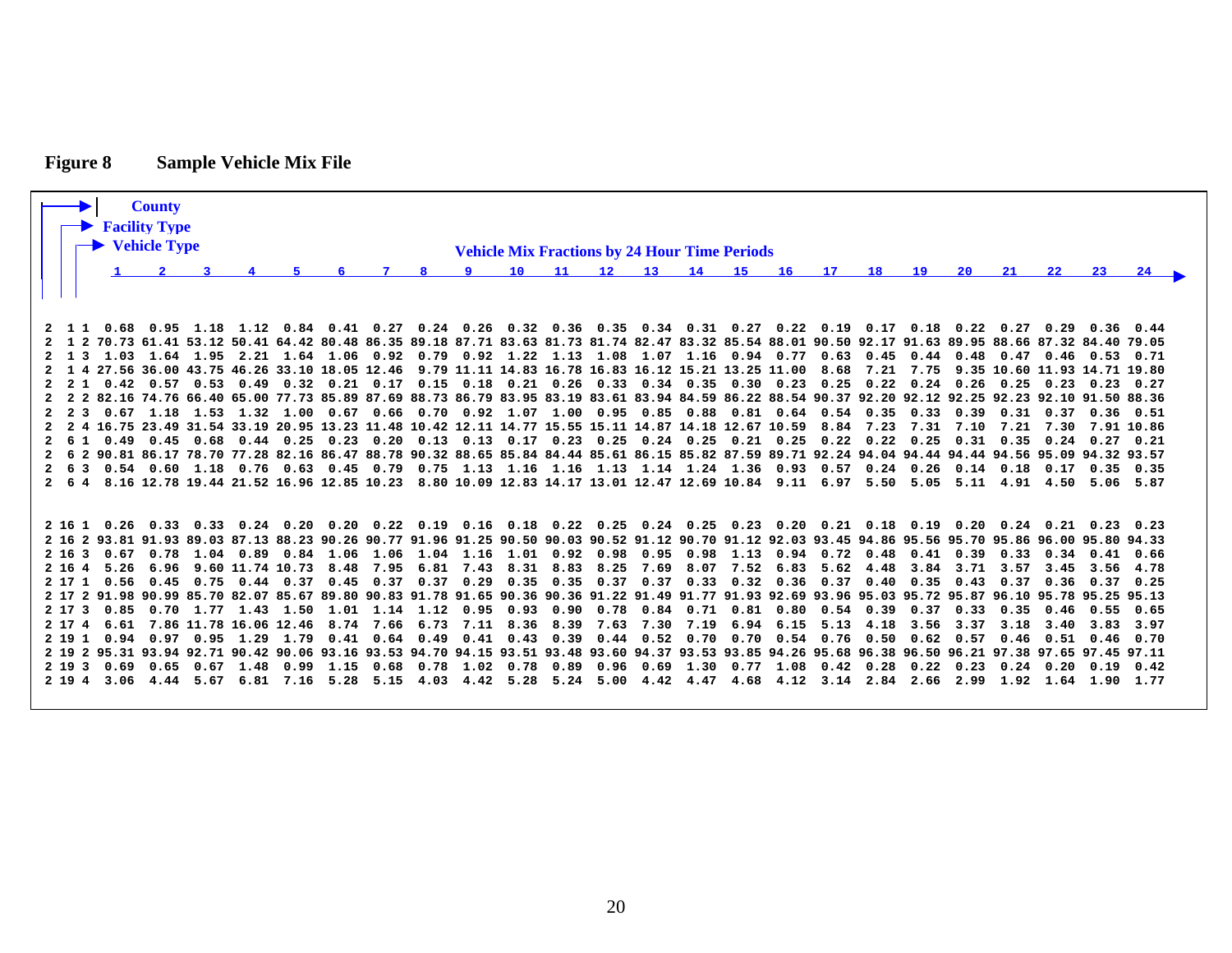### <span id="page-20-0"></span>*Speed/Delay Determination*

EPA recognizes that the estimation of vehicle speeds is a difficult and complex process. Because VOC and NOx emissions are so sensitive to speeds, the agency recommends special attention be given to developing reasonable and consistent speed estimates; it also recommends that VMT be disaggregated into subsets that have roughly equal speed, with separate emission factors for each subset. At a minimum, speeds should be estimated separately by roadway functional class.

The computational framework used for this analysis meets and exceeds that recommendation. Speeds are individually calculated for each roadway segment and hour and include the delays encountered at signals. Rather than accumulating the roadway segments into area/functional groupings and calculating an average speed (as done in past), each individual link hourly speed is represented in the MOBILE6.2 speed VMT file. This represents a significant enhancement in the MOBILE model since past versions only allowed input of one average speed for each scenario. MOBILE6.2 allows the input of a distribution of hourly speeds. For example, if 5% of a county's arterial VMT operate at 5 mph during the AM peak hour and the remaining 95% operate at 55mph, this can be represented in the MOBILE6.2 speed input file. For the Baltimore runs, distributions of speeds are input to MOBILE6.2 for separate scenarios representing county and functional class groupings; VMT is accumulated by the same groupings for the application of the emission factors to produce resulting emission totals.

To calculate speeds, PPSUITE first obtains initial capacities (how much volume the roadway can serve before heavy congestion) and free-flow speeds (speeds assuming no congestion) from the speed/capacity lookup data. As described in previous sections, this data contains default roadway information indexed by the urban/rural code and functional class.

The result of this process is an estimated average travel time for each hour of the day for each highway segment. The average time can be multiplied by the volume to produce vehicle hours of travel (VHT).

#### *HPMS and VMT Adjustments*

Volumes must also be adjusted to account for differences with the HPMS VMT totals, as described previously. VMT adjustment factors are provided as input to PPSUITE, and are applied to each of the roadway segment volumes. These factors were developed from historical growth rates and 2005 HPMS data; however, they are also applied to any future year runs. The VMT added or subtracted to the SHA database assumes the speeds calculated using the original volumes for each roadway segment for each hour of the day. The HPMS factors are coded into ASCII files, which are input to PPSUITE in the format shown in Figure 9.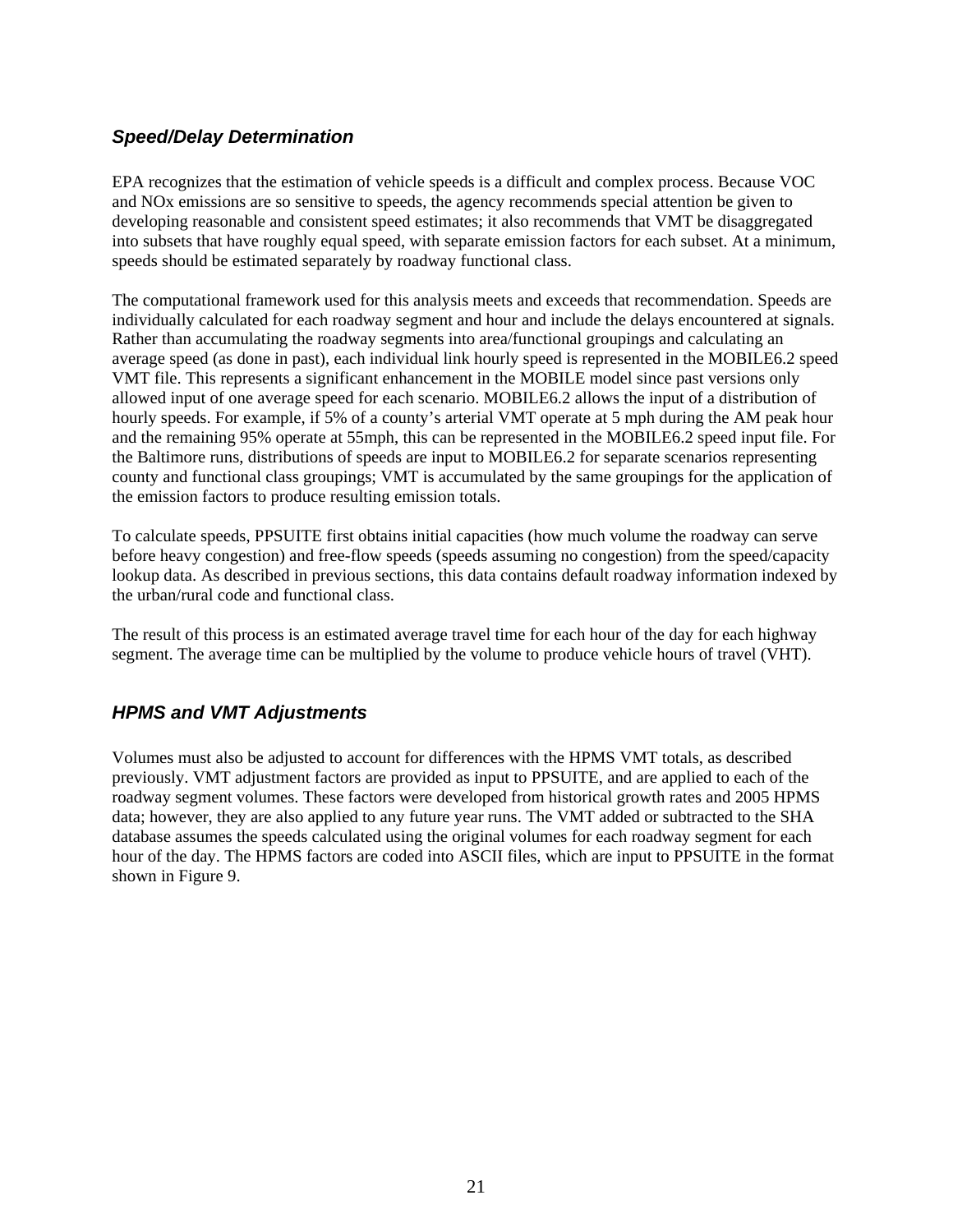#### <span id="page-21-0"></span>**Figure 9 Sample HPMS Adjustment File**

|                | County Value) |        |                         |
|----------------|---------------|--------|-------------------------|
|                |               |        | <b>Functional Class</b> |
| 2              | $\mathbf 1$   | 0.9998 | <b>Seasonal Factors</b> |
| $\overline{2}$ | 2             | 1.0053 |                         |
| 2              | 6             | 1.0013 |                         |
| 2              | 7             | 1.0034 |                         |
| $\overline{2}$ | 8             | 1.0001 |                         |
| 2              | 9             | 5.0800 |                         |
| $\overline{2}$ | 11            | 0.9999 | Separate fields with    |
| $\overline{2}$ | 12            | 1.0000 | spaces NOT tabs         |
| $\overline{2}$ | 14            | 1.0004 |                         |
| $\overline{2}$ | 16            | 0.9998 |                         |
| $\overline{2}$ | 17            | 1.0004 |                         |
| $\overline{2}$ | 19            | 2.6714 |                         |

#### *VMT and Speed Aggregation*

As discussed in previous sections, MOBILE6.2's ability to handle input distributions of hourly speeds has eliminated the need to aggregate speed data. For the Baltimore runs, PPSUITE has been set up to automatically accumulate VMT and VHT by geographic area and highway functional class. The speed files input to MOBILE6.2 for each scenario contain the actual distribution of roadway speeds for that aggregation group. Figure 10 illustrates the scenario aggregation scheme used with MOBILE6.2.

#### **Figure 10 VMT Aggregation Scheme**

### **VMT/VHT Aggregation Scheme**  County 1=Baltimore City 2=Anne Arundel County 2=Baltimore County 4=Carroll County 6 entries 5=Harford County 6=Howard County Urban/Rural Code 1=Urban 2=Rural Functional Class 1=Rural Freeway 11=Urban Freeway 2=Rural Other Principal Arterial 12=Urban Expressway 12 entries 6=Rural Minor Arterial 14=Urban Principal Arterial 7=Rural Major Collector 16=Urban Minor Arterial 8=Rural Minor Collector 17=Urban Collector 9=Rural Local 19=Urban Local 72 potential combinations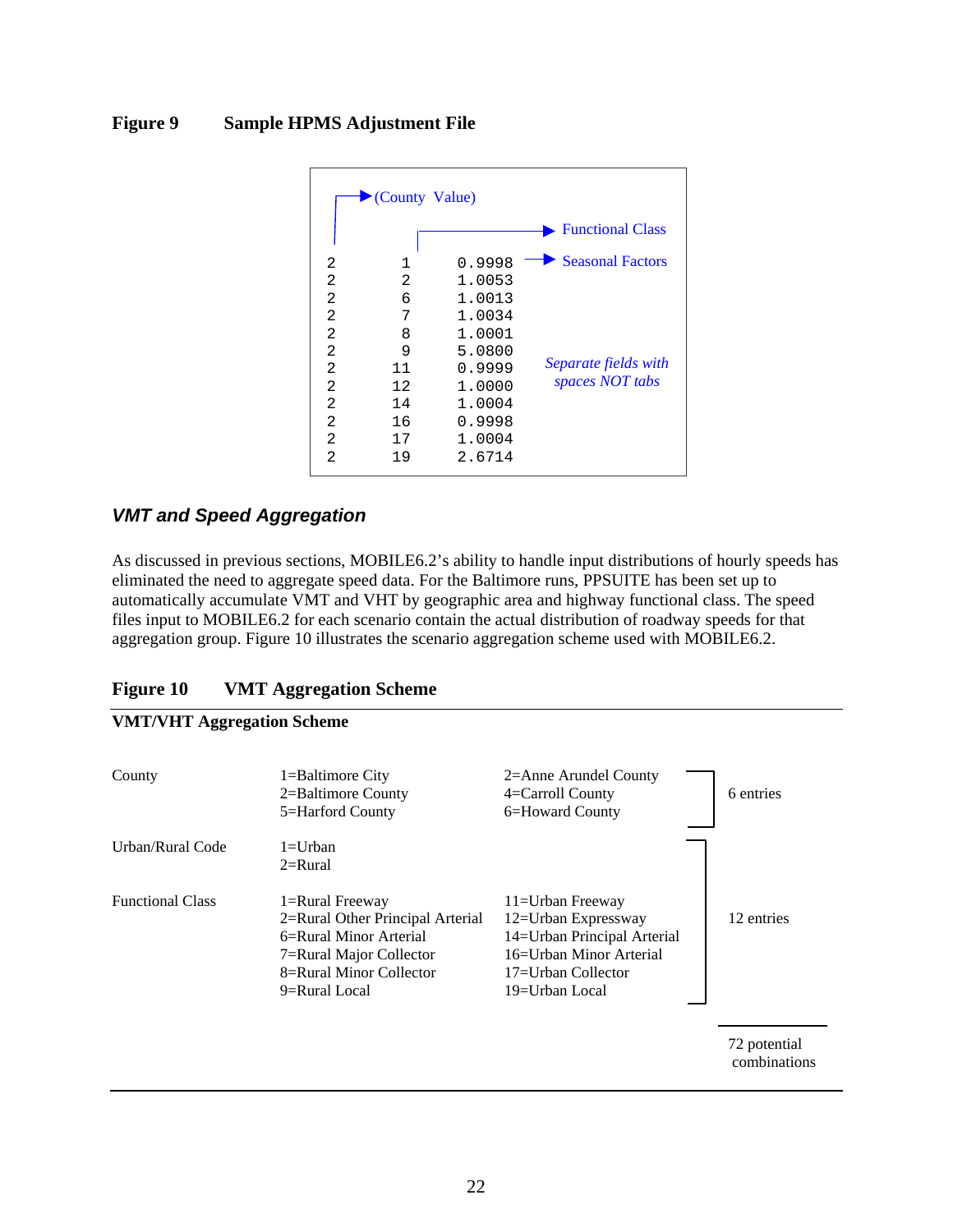<span id="page-22-0"></span>Geographic aggregation is performed by urban and rural areas of each county. Functional class aggregation is according to 12 functional classes respecting urban and rural definitions . For an individual county, this creates a potential for 12 possible combinations, each of which becomes an input MOBILE6.2 scenario. This allows each MOBILE6.2 scenario to represent the actual VMT mix and speed for that geographic / highway combination. Altogether then, there are potentially 72 combinations for which speeds and VMT are computed and emissions are calculated with MOBILE.

### *MOBILE6.2 Emissions Run*

After computing speeds and aggregating VMT and VHT, PPSUITE prepares input files to be run in EPA's MOBILE6.2 program which is used to produce VOC and NOx emission factors in grams of pollutant per vehicle mile. The process uses an unmodified version of the MOBILE program that was obtained directly from EPA.

The MOBILE6.2 input file prepared by PPSUITE contains the following:

- **MOBILE template containing appropriate parameters and program flags**
- **Temperature data specific to the county and season being run**
- Vehicle age and diesel sales fraction data for the county being run
- Scenario data contains VMT mix, speed distributions specific to scenario as produced by **PPSUITE**

#### *Time of Day and Diurnal Emissions*

Unlike in the past using MOBILE5, VMT and speeds are no longer aggregated as separate scenarios representing time periods. This was done in the past to account for the unique speeds encountered during each time period in the day. Since MOBILE6.2 allows for hourly roadway speeds to be represented in the speed VMT file, such a process is no longer needed. MOBILE6.2 will internally account for the emissions during each hour in the day and make the necessary diurnal calculations.

#### *Process MOBILE6.2 Output*

After MOBILE has been run, PPSUITE processes the MOBILE6.2 output files and compiles the emission factors for each scenario. Using the above methodology, it allocates daily diurnal emissions to each of the time periods. Using the MOBILE6.2 emission factors, PPSUITE calculates emission quantities by multiplying the emission factors by the aggregated VMT totals. PPSUITE then produces an emissions database summarizing VMT, VHT, VOC, and NOx emissions.